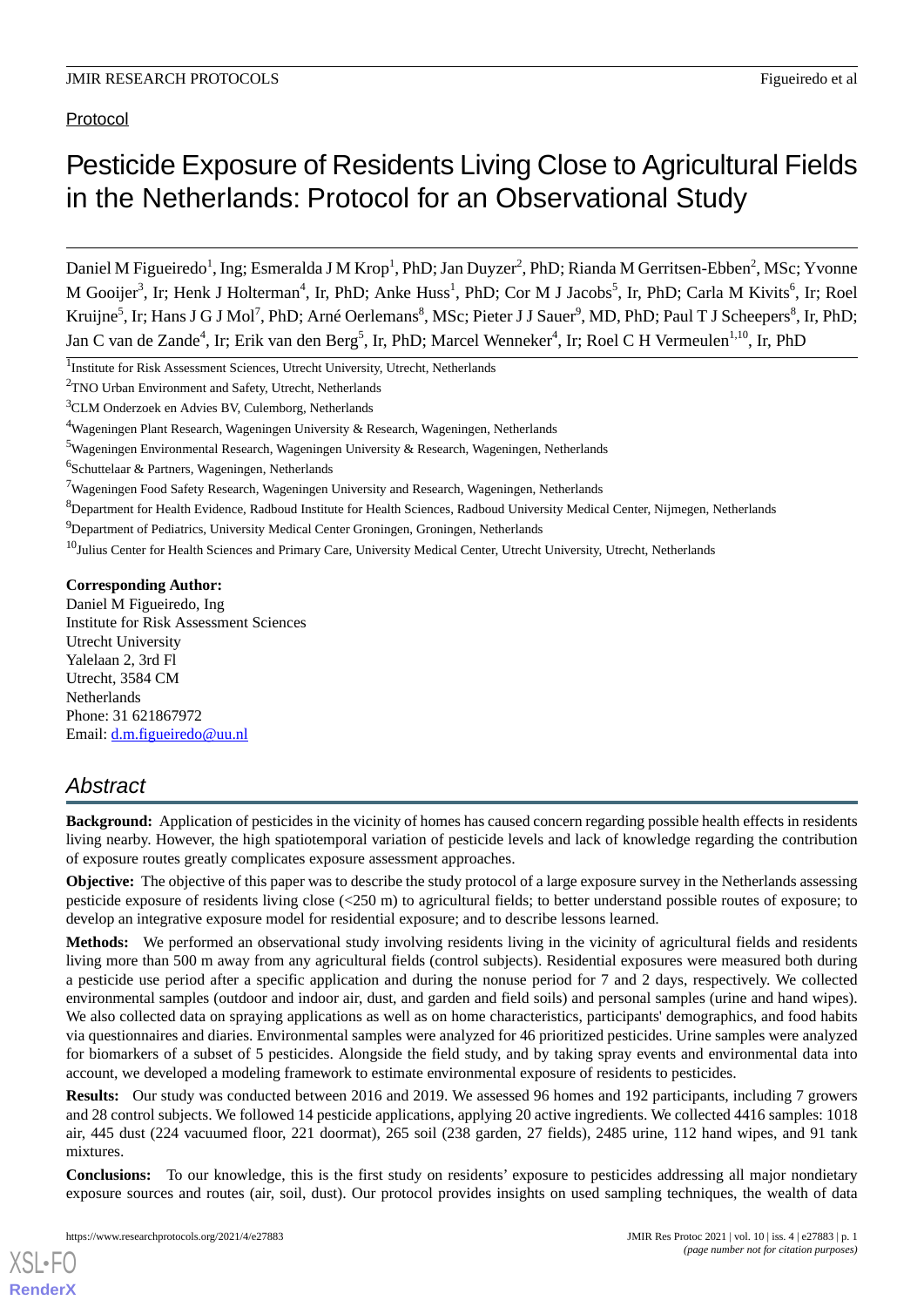collected, developed methods, modeling framework, and lessons learned. Resources and data are open for future collaborations on this important topic.

**International Registered Report Identifier (IRRID):** RR1-10.2196/27883

(JMIR Res Protoc 2021;10(4):e27883) doi: [10.2196/27883](http://dx.doi.org/10.2196/27883)

#### **KEYWORDS**

pesticides; agriculture; residents; pesticide exposure assessment; environmental samples; biomonitoring; modeling

# *Introduction*

**Background**

# **Objectives**

#### *OBO Study*

The application of pesticides to agricultural land in the vicinity of homes has raised questions regarding health concerns from residents living nearby. Occupational pesticide exposure has been associated with different health effects including diseases of the respiratory tract  $[1,2]$  $[1,2]$  $[1,2]$ , cancer  $[3]$  $[3]$ , and neurodegenerative diseases such as Parkinson disease [[4,](#page-14-3)[5](#page-14-4)]. Although residents are likely exposed to lower concentrations than are occupationally exposed individuals, they are continuously exposed because of spray drift and transport of pesticides volatilizing from nearby agricultural land to their homes [\[6](#page-14-5)]. In addition, possible accumulation of pesticides in the home environment [\[7](#page-14-6)] can contribute to higher and prolonged exposure of those residents [[8\]](#page-14-7) compared with urban residents. In addition, in comparison with occupationally exposed workers, more vulnerable groups such as children and the elderly may be exposed in the home environment [\[9](#page-14-8)].

While few studies found no clear difference between outdoor air concentrations in urban and rural areas [\[10](#page-14-9)], several others have shown that pesticide concentrations in the air are higher close to agricultural fields  $[11,12]$  $[11,12]$  $[11,12]$  and are higher during the spraying seasons [\[13](#page-15-2),[14\]](#page-15-3). Both results are also true for air and dust in the indoor environment  $[15,16]$  $[15,16]$  $[15,16]$ . Additionally, when looking at internal dose (measured by biomarkers of exposure), some studies observed significant differences in pesticide exposure levels between urban and rural populations [\[17](#page-15-6)-[19\]](#page-15-7), while others did not [\[20](#page-15-8),[21\]](#page-15-9).

Data on pesticide exposure to residents in the Netherlands are limited, even though approximately 27% of all homes are located within 250 m of at least one cultivated agricultural field as a result of the country's population density and large agricultural sector. Given the variable outcomes in the scientific literature and the lack of information on exposure levels of the Dutch (rural) population due to pesticide use on agricultural fields, the Health Council of the Netherlands advised the government to conduct research in order to fill the above-mentioned gaps of knowledge. For this, the OBO study ("Research on exposure of residents to pesticides") was conducted.

The OBO study aimed to assess the pesticide exposure of residents living close (<250 m) to agricultural fields and to better understand possible routes of environmental exposure. Since most spraying in the Netherlands is done with a downward spraying technique [\[22](#page-15-10)[-25](#page-15-11)] and flower bulb cultivation is known to involve a large amount of pesticides [\[26](#page-15-12)], the focus was on pesticide exposure among residents living in the vicinity of flower bulb fields. The emphasis of the OBO study was on the assessment of residential pesticide exposure, not on potential adverse health or toxicological effects.

#### *This Protocol*

To address the above-mentioned objectives, 3 research questions were formulated:

- What are the concentrations of pesticides in the environment of residents living close to agricultural cultivation of flower bulbs compared with those living further away?
- What is the personal exposure to pesticides of residents living close to agricultural cultivation of flower bulbs compared with those living further away?
- What are the sources and routes of exposure contributing to environmental and personal exposure to pesticides in areas of flower bulb cultivation?

In this paper, we describe the OBO study, providing an outline of the methodology used to answer the above-mentioned questions. We provide relevant information, as well as lessons learned, for other researchers planning to set up similar study designs, apply similar methods, and explore collaborations (eg, make use of the collected data in pooled analysis).

#### **Study Contributions**

To the best of our knowledge, this is the first time that a study in the field of residential exposure to pesticides was set up that (1) followed various spraying applications, (2) collected both environmental and personal samples, (3) targeted a wide range of pesticides (ie, insecticides, herbicides, and fungicides), and (4) was performed in different time periods (when pesticides were applied and when pesticides were not applied), allowing the comprehensive study of both spatial and temporal variations in residential pesticide exposure. Contributions of the study to the knowledge base are presented in [Textbox 1](#page-2-0).

**[RenderX](http://www.renderx.com/)**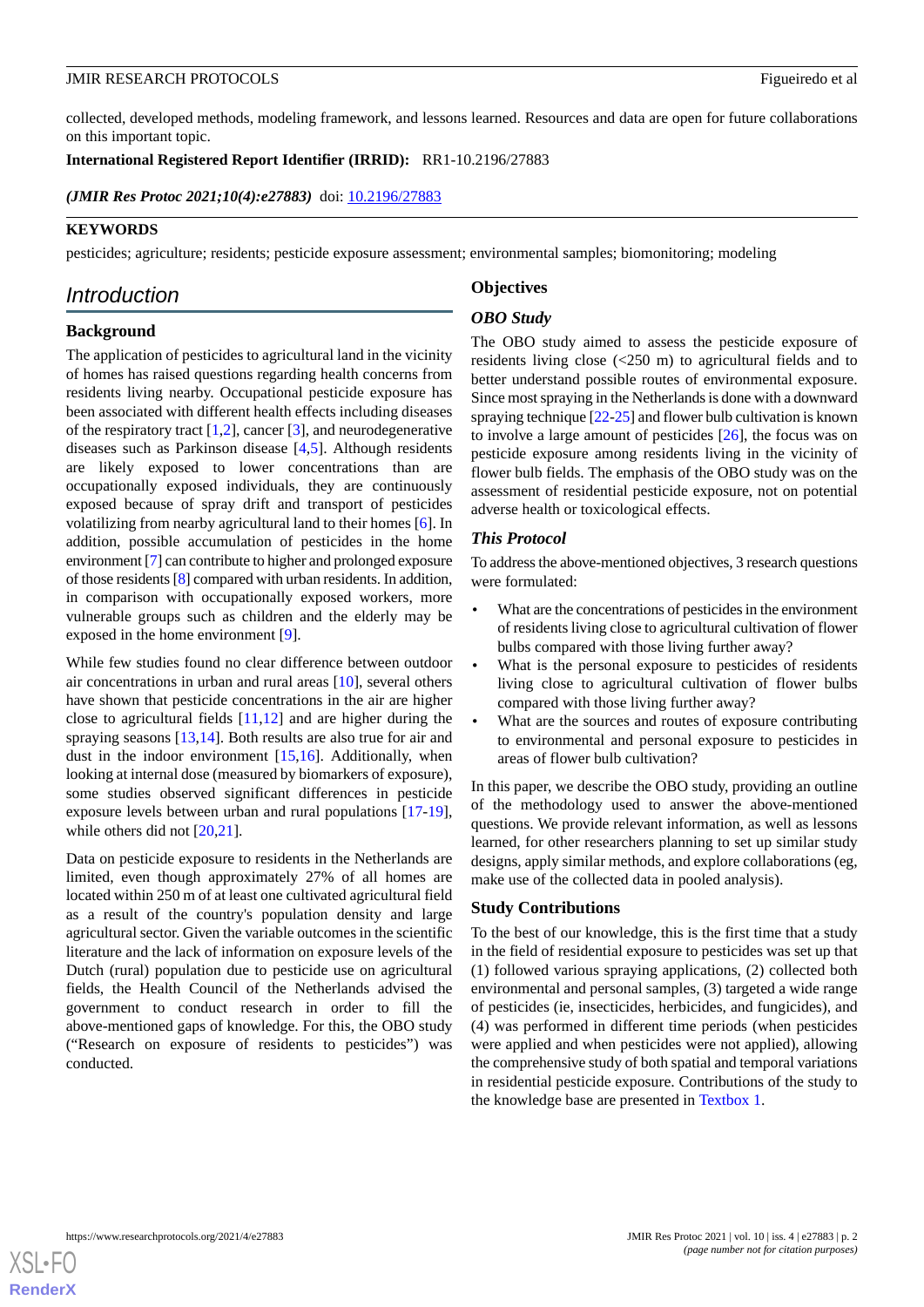<span id="page-2-0"></span>Textbox 1. Contributions of the study to the knowledge base.

- It produced a FAIR (Findable, Accessible, Interoperable, and Reusable) data set that includes concentrations of many different pesticides in relevant matrices, such as air, dust, soil, and urine. The data set also contains detailed information collected on spraying applications (ie, frequency, mixture applied, quantity, etc). It can be used in future studies for multiple aims, for example to determine the more common pesticide mixtures in the environment or, together with data from other studies, develop robust models to estimate the concentrations of pesticides in certain matrices (eg, indoor home dust as a result of the take-home route).
- It adds to the growing knowledge of pesticide distribution in the environmental matrices and its main determinants, not only for sprayed pesticides but also for some pesticides that were not reported to have been applied.
- It provides valuable and useful information for other researchers and biological monitoring studies regarding toxicokinetics of some pesticides in the human body.
- It provides insights into associations between different matrices (ie, relative pesticide content of air, dust, urine, etc). These results add to the scientific evidence by bringing new knowledge to light.
- A modeling framework was developed that comprises verified models that explain the most relevant pesticide fate processes (eg, spray drift and evaporation), as well as exposure routes (eg, dermal and inhalation). Verification is possible by comparing measured values in the different matrices with modeled values, using all of the collected information on spraying applications and meteorological conditions. This framework or parts of it can be used in future studies as an exposure assessment tool.
- Spray drift and volatilization experiments were performed to increase understanding of the abovementioned processes. These experiments emphasized the importance of drift-reducing nozzles as an exposure reduction factor and the importance of volatilization in pesticide release from the fields.
- It addressed some important current knowledge gaps regarding exposure of residents. Examples are the relative pesticide concentrations in outdoor air and indoor air and which exposure routes contribute most to personal exposure. In our modeling framework, we compared the 4 main exposure routes: contact with surfaces, dust ingestion, dermal contact with the body, and inhalation of gas and particle phase.
- Many of the results can not only be used for policy making in the Netherlands but also be informative for other countries with similar agricultural practices and topographies. Moreover, this protocol—with the description of the study design—can serve as a basis for studies in countries with different agricultural practices but common goals.

# *Methods*

#### **Study Design**

The OBO study started in January 2016. Enrollment and sample collection were performed in 2016 and 2017. Sample and data analysis were done almost in parallel from mid-2017 to mid-2019. The study focused on flower bulb cultivation and downward spray applications.

An exposure assessment strategy was developed to include personal sampling, environmental sampling, and the collection of contextual information. Additional experimental studies were conducted to generate complementary information on methods of urine collection from non–toilet trained infants [\[27](#page-15-13)], the toxicokinetics of human metabolites of pesticides [[28\]](#page-15-14), as well

as experimental applications to better understand pesticide spray drift and volatilization. The study design is shown in [Figure 1](#page-3-0). At the start of the OBO study (Module 1), the focus was on identification and selection of pesticides to be analyzed and fields, homes, and participants to be studied (ie, residents living in selected homes). In Module 2, exposure assessment was conducted in and around the homes after one of the selected pesticides was sprayed on a selected field. Methods for diaper sampling and assessing personal pesticide exposure were developed in Modules 3 and 4, respectively. On some of the fields, spray drift experiments (Module 5) and volatilization experiments (Module 6) were conducted. Finally, results from Modules 2, 4, 5, and 6 provided input for Module 7, the modeling of exposure for each of the homes (from Module 1). Each module is discussed in more detail below.

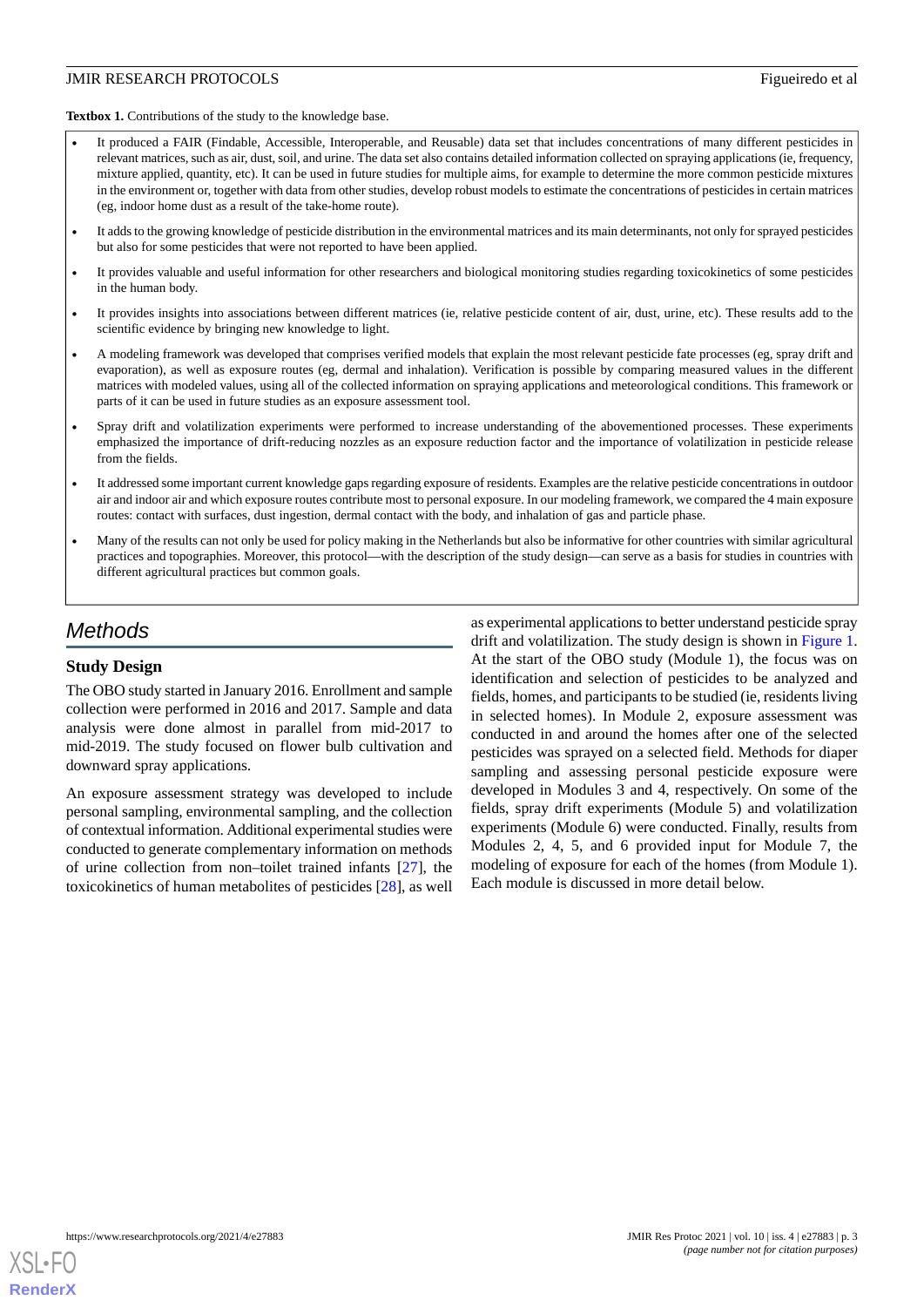<span id="page-3-0"></span>Figure 1. Schematic of the study design.



### *Module 1: Identification and Selection of Pesticides, Fields, Homes, and Participants*

#### **Pesticides**

<span id="page-3-1"></span>In the selection of relevant pesticides to target in our chemical analyses, the main aspects taken into account were (1) information about registration and usage of pesticides on flower bulbs for the year 2015, collected from available data [\[26](#page-15-12)] and interviews with growers; (2) existing monitoring data for soil/crops from flower bulb fields; (3) amenability to multiresidue analysis methods; (4) estimated deposition and source strength of emissions from plants and from the top soil layer; (5) estimated dermal exposure and skin absorption potential; and (6) possible exposure originating from other, nonagricultural pesticide use (eg, food consumption) [[29\]](#page-15-15). Detailed inclusion and exclusion criteria are provided in [Figure](#page-3-1) [2.](#page-3-1)

Figure 2. Inclusion and exclusion criteria used in the selection of pesticides to be analyzed in environmental and urine samples. LC-MS/MS: liquid chromatography with tandem mass spectrometry.

![](_page_3_Figure_9.jpeg)

For the analysis of environmental samples, the aim was to include as many pesticides as possible that are currently applied and/or known to be found in flower bulb fields (see [Multimedia](#page-14-10) [Appendix 1\)](#page-14-10), while applying a single analytical method. This

was done to reduce costs. For this, we considered multiresidue methods based on liquid chromatography with tandem mass spectrometry (LC-MS/MS) and gas chromatography with tandem mass spectrometry. LC-MS/MS was selected because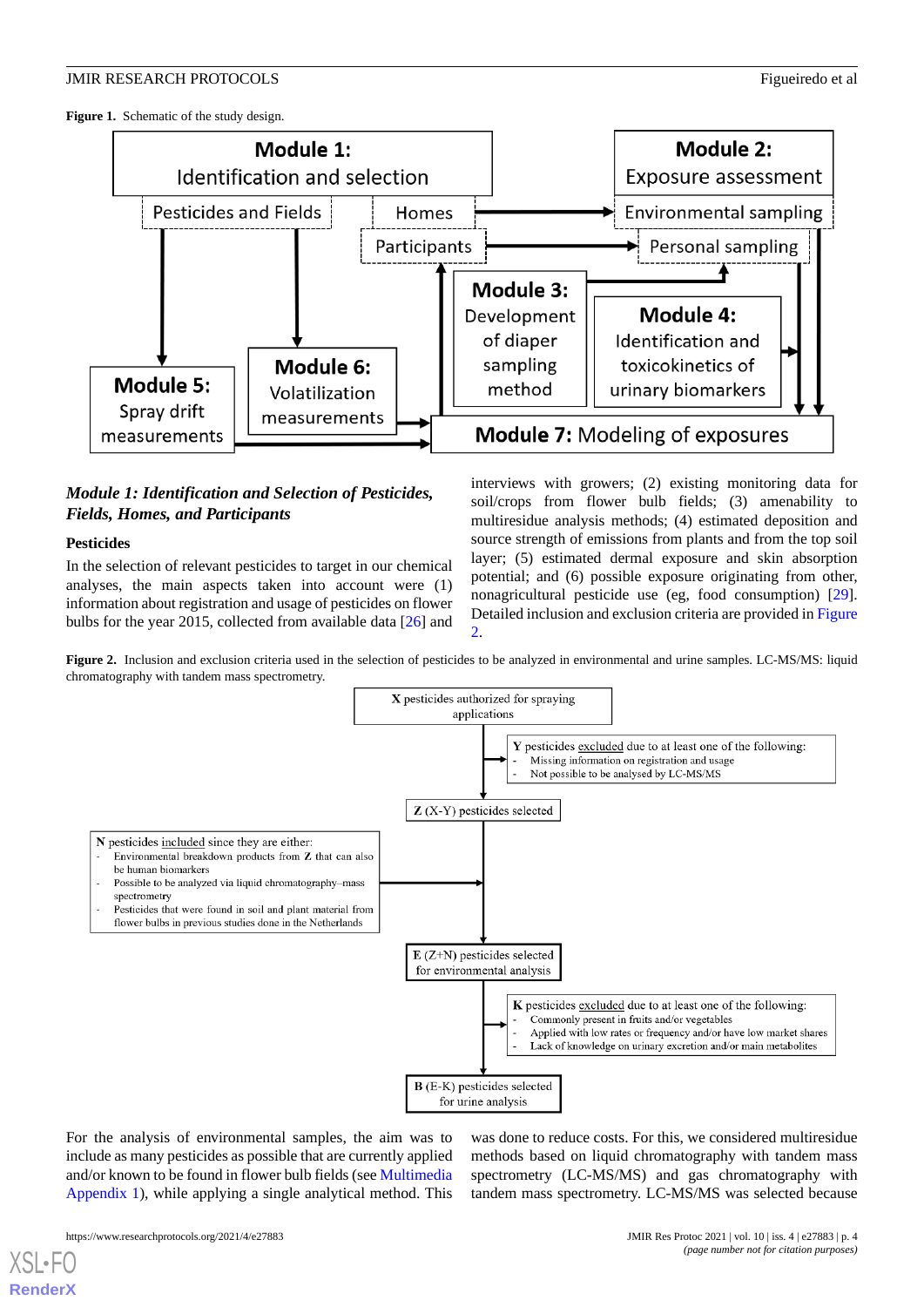it covered the largest number of the targeted pesticides. In addition, this method was also more suited to include several relevant degradation products/metabolites. The final selection included 46 prioritized pesticides/metabolites to be measured in air, dust, and soil (see [Multimedia Appendix 2](#page-14-11)).

For the analysis of the urine samples (internal exposure assessment at personal level), the target analyte (biomarker of exposure) in almost all cases was not the parent pesticide but a metabolite formed upon uptake. Of the 46 pesticides selected for environmental measurements, data on their human biomarkers, analytical standards of the potential biomarkers, and methods for their analysis were not yet available. Consequently, as part of the OBO study, data on biomarkers and excretion profiles had to be generated (see Module 4), analytical standards synthesized, and methods for analysis developed. This was a substantial effort and obviously could not be done for all 46 pesticides. For this reason, the assessment of internal exposure was restricted to a subset of 5 pesticides, which should be sufficiently representative to facilitate modeling and extrapolation to other pesticides. Ideally, the pesticides selected for biomonitoring represented the 3 main product types (herbicide, insecticide, and fungicide), different physicochemical properties of the pesticide, and actual spray applications on flower bulbs. We made a short list of 8 prioritized pesticides that were frequently sprayed in bulb fields and could serve as representatives for the whole set and offered good prospects regarding the biomarker analytical challenges. In short, these criteria pertained to factors such as representing different physicochemical properties, pesticide market shares, frequency of application, dosage, vapor pressure, half-life in the environment, and dermal absorption rate. To minimize the influence of dietary contributions on the biomarker levels, we also considered the likelihood of being present in food items.

The 8 selected pesticides were chlorpropham, asulam, flonicamid, acetamiprid, thiacloprid, prochloraz, tebuconazole, and trifloxystrobin. All of these substances were expected to be routinely used by the growers, and most of them, with the exception for chlorpropham, have a low likelihood of dietary exposure compared with other pesticides (see [Multimedia](#page-14-12) [Appendix 3\)](#page-14-12). However, as indicated above, because of feasibility constraints, only a maximum of 5 pesticide biomarkers could be analyzed in urine (ie, B in [Figure 2](#page-3-1) must be equal to 5). Finally, the pesticides (biomarkers) that were selected for biomonitoring were asulam (asulam), carbendazim (methyl

5-hydroxy-2-benzimidazole carbamate [5-HBC]), chlorpropham (4-hydroxychlorpropham-O-sulfonic acid [4-HSA]), prochloraz (2,4,6-trichlorophenol [2,4,6-TCP], and tebuconazole (tebuconazole-1-hydroxy [TEB-OH]).

#### **Fields**

Selected fields needed to meet the following criteria: (1) residents' homes were located in the vicinity (within 250 m) of flower bulb fields; (2) growers had a previously defined cultivation plan; and (3) growers were willing to participate and share their spray plan (including product formulation, amount applied, type of nozzle used, and spraying date and hour) with the research team.

Here, we defined location as a place consisting of one or more agricultural fields, with at least one bulb cultivation and surrounded by homes at different distances from those fields. An evaluation comprising a visit to the locations and a meeting with the growers resulted in the final selection of study locations.

It is important to note that there were other fields, besides the selected fields, within 250 m of participating homes. To account for this, growers of all fields near a home  $\left( \langle 250 \rangle \text{m} \right)$  that could potentially influence indoor and outdoor environmental pesticide concentrations were asked to share their spraying schemes. In the case of no collaboration (40%), spraying schemes were generated based on type of bulb, weather conditions, and standard spray schemes of the crop type reported by local expert agronomists.

#### **Homes**

Spray applications on a field may expose residents to pesticides through spray drift and volatilization. Homes located within a 50 m distance at the downwind side of the treated field have been described as directly exposed to spray drift [\[30](#page-15-16)]. The pesticide deposited on crop and/or soil may volatilize, and this process might affect homes in each direction, especially if they are located within a short distance (ie, up to 250 m) [[31\]](#page-15-17). Therefore, residents living in homes located within 250 m from a selected field were invited to join the study, with, ideally, recruited homes situated at different distances around that field ([Figure 3](#page-5-0)). Control homes were also included in the study. These homes were located in semiurban areas (ie, <1500 residential addresses/ $km<sup>2</sup>$ ) that were situated within 20 km from a selected field but did not have agricultural fields within a 500 m distance.

![](_page_4_Picture_12.jpeg)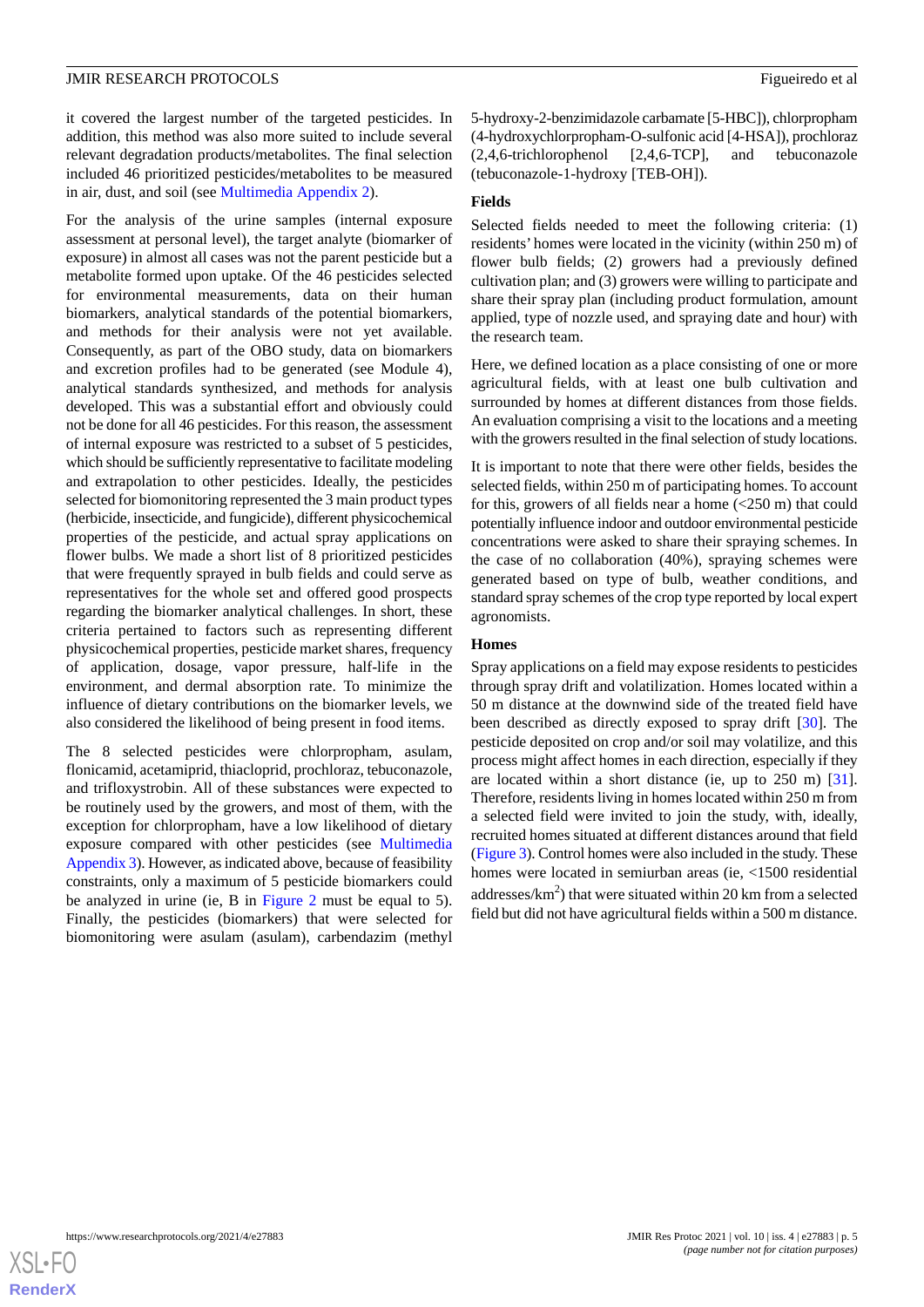<span id="page-5-0"></span>**Figure 3.** Selection of homes at different distances from selected fields.

![](_page_5_Figure_3.jpeg)

#### **Participants**

Before residents were contacted, the study protocol was approved by the Medical Ethical Committee of the University Medical Center Utrecht (Protocol number NL54727.041.15).

Residents were invited via a letter accompanied by a brochure explaining the study. Interested invitees were interviewed by phone to check if they met the following inclusion criteria: (1) having his/her primary place of residence at the preselected location; (2) having sufficient knowledge of the Dutch language and no cognitive impairment and therefore able to complete the administered questionnaires and communicate with the study assistant; and (3) without a diagnosis of kidney or liver disease, as these could change metabolite formation.

Once enrolled in the study, participants were asked about availability and willingness of further household members (partners and children) to participate.

#### *Module 2: Exposure Assessment*

For a comprehensive exposure assessment, environmental and urine samples were collected as well as information regarding daily activities, food consumption, building characteristics, and other relevant factors using field forms, questionnaires, and diaries. These data were gathered on two occasions, hereafter referred to as "measuring campaigns": during the pesticide use period (UP) and during the nonuse period (NP).

During the UP, environmental samples from homes were collected after a reported spray event on a selected field (Module 1). Outdoor air was sampled for 7 consecutive days because

this is the period of time that we expected to see an influence on concentrations due to spray drift (day 1) and evaporation (days 1 to 7) of pesticides. This expectation was based on detailed model calculations of spraying events (using the models described below in Module 7). During the NP, we only expected background concentrations, and therefore we sampled for a shorter period of time (2 days). Biomonitoring was performed on the same days as environmental samples were collected.

For almost all other environmental samples, namely vacuumed floor dust (VFD), dust from a newly placed clean doormat (DDM), windowsill dust, soil from the garden (if one existed), and soil from the selected field, collection took place at the end of the 7-day and 2-day period, respectively, for the UP and the NP. Additionally, in both the UP and the NP, an electrostatic dust collector (EDC) was placed at the start of the measuring campaign and collected at the end.

Regarding personal sampling, morning urine samples were collected daily for 7 consecutive days and hand wipes were taken on the first day of urine collection.

A measurement campaign was set in motion through a system allowing remote initiation of the air pumps once the grower informed the research team that spraying of at least one of the 8 short-listed pesticides was scheduled to begin. This ensured that our sampling periods were aligned with an actual application.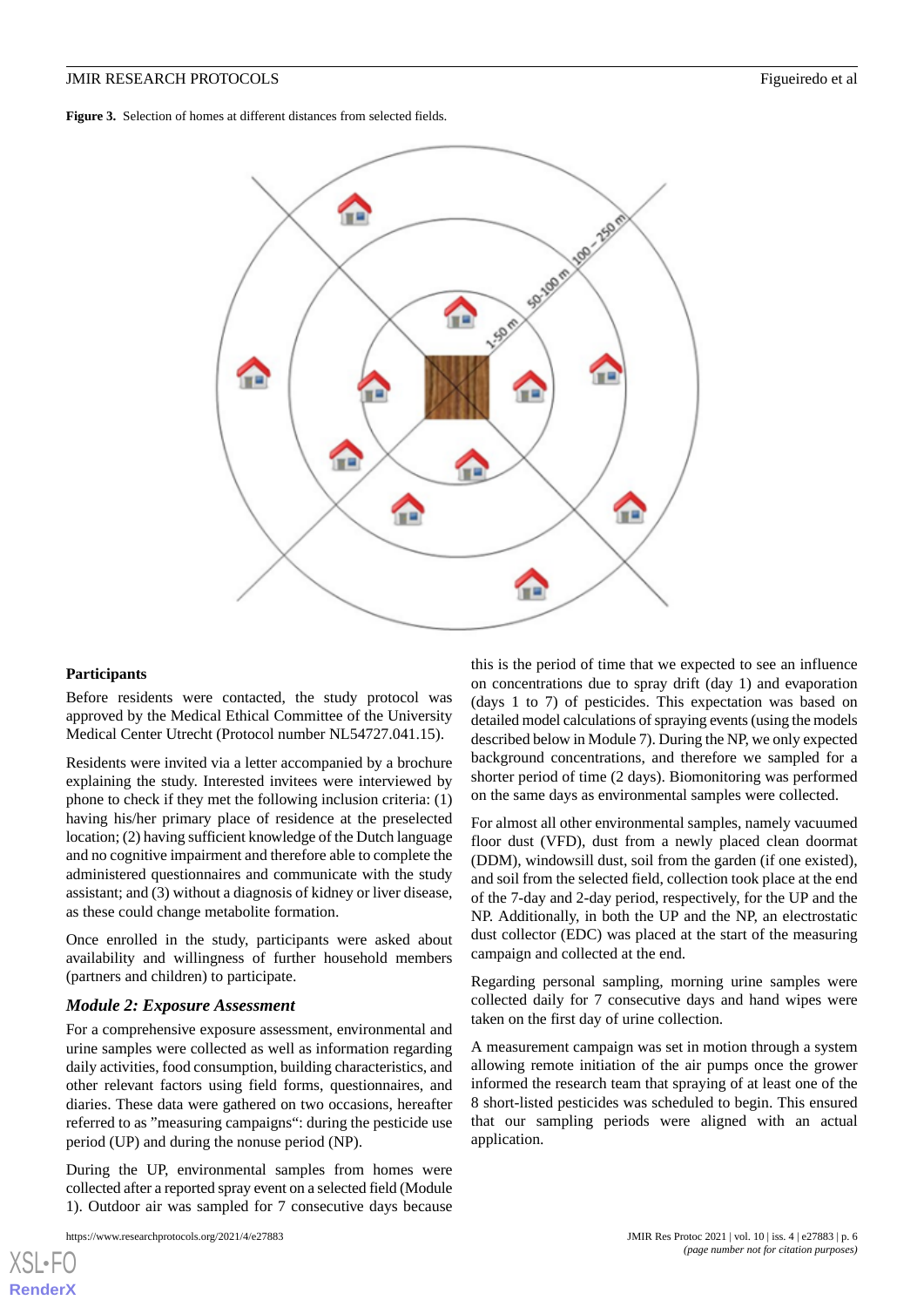#### *Module 3: Development of Diaper Sampling*

Self-collection of urine by adults and toilet trained children was done using a 1 L measuring cup and 250 mL plastic jars. To determine the best method for urine collection in non–toilet trained infants (aged 0-3 years), four commonly applied methods were evaluated in a pilot study (in a nonclinical setting). The four methods were (1) free catch, (2) a urine collection pad (Hessels & Grob BV), (3) a urine bag (Urinocol Pediatric, Braun), and (4) a disposable polyacrylate diaper (Pampers Baby Dry size 3, Procter & Gamble). The study examined the success scores of sample collection by parents/caretakers and acceptance scores by infants and parents/caretakers. The most successful and best-accepted method—and also the one that collected a sufficient urine volume (>5 mL) to allow biomarker analyses—was the disposable diaper [\[27](#page-15-13)]. This was the method used for urine collection in non–toilet trained infants in this study.

### *Module 4: Identification and Toxicokinetics of Urinary Biomarkers*

For most pesticides, metabolism in humans is unknown, and the only available data are derived from animal studies. For urine biomarker analysis, knowledge about the most suitable (specific and sensitive) human biomarker was needed. In addition, in order to link urinary concentrations (internal exposure) to external exposure, knowledge of toxicokinetics and urinary excretion profiles was needed. For this, human volunteer studies were set up for each of the 5 pesticides selected for biomonitoring. Each study involved two independent administrations of the pesticide—one oral and one dermal (2 weeks apart)—to a group comprising 3 males and 3 females. Individual urine samples were collected for 48 hours. First, a biomarker screening was performed for composite urine samples using liquid chromatography–full-scan high-resolution mass spectrometry. For the most suitable biomarker tentatively identified, the analytical standard and its isotopic analog were purchased. In most cases, this required custom synthesis, especially for the isotopic analogs. Following full conformation, dedicated methods for analysis of each biomarker were developed and validated, and all individual samples from each of the volunteers were analyzed. In this way, data on toxicokinetics were generated and conversion factors were derived [[28\]](#page-15-14). The conversion factors were used to estimate pesticide uptake (Module 7) based on measured urinary biomarker concentrations (Module 2).

#### *Module 5: Spray Drift Experiments*

Spray drift models were developed previously to estimate the environmental fate (ie, spray drift deposition at ground surface and airborne) of pesticides near application areas [[32\]](#page-16-0). However, since residential exposure was not considered during the development of these models, there were knowledge gaps in predicting residential exposure, especially at larger distances

 $(>15 \text{ m})$  from the field and at greater heights  $(>3 \text{ m})$ . To address these gaps, experimental studies were carried out on 6 agricultural fields to study spray drift at longer distances (5 m to 50 m) and greater heights (up to 10 m) as well as the effect of physical barriers. The application techniques for downward spraying were similar to those used in practice. The types of nozzles used were a TeeJet XR11004 (TeeJet Technologies) and agrotop TDXL11004 (agrotop GmbH). These are respectively standard and 90% drift-reducing flat-fan nozzles [[33\]](#page-16-1).

For ethical and practical reasons, measurements were performed using a fluorescent tracer instead of pesticides. Experiments were repeated using the aforementioned nozzle types as well as with varying foliage coverage on the field (ie, bare ground to full crop). The results from these studies helped to calibrate the spray drift model, which provided output for use in modeling exposures (Module 7).

#### *Module 6: Volatilization Measurements*

Pesticide volatilization experiments were also conducted. Two experimental sites were selected based on the defined field and crop types (eg, type of flower bulb) selected in Module 1. In the selected locations, rates of pesticide volatilization from the treated crops and influencing factors were measured on the day of pesticide application and several times during the first week after application. This was achieved by combining measurements of pesticide concentration gradients and on-site meteorological observations, including measurements of turbulence intensity. In addition, the pesticide residues on leaves were determined. Results of these measurements were used to test the volatilization model [\[34](#page-16-2)], which provides hourly emissions from fields due to volatilization for use in modeling exposures (Module 7).

#### *Module 7: Modeling of Exposures*

In order to select models suitable for assessing the exposure of residents living near fields where pesticides are intensively used, a screening of different models was conducted [\[35](#page-16-3)]. The most suitable models were combined into a deterministic modeling framework [\(Figure 4](#page-7-0)). Selected models were calibrated with results from measurements and experimental studies (Modules 5 and 6; [Figure 4](#page-7-0)A). Model estimates were verified by comparing predicted concentrations in different media (eg, air, dust, soil) with concentrations measured in and outside homes (Module 2; [Figure 4B](#page-7-0)). Next, the deterministic models were used to estimate pesticide exposure of residents living within 250 m of fields where spraying applications occur (Module 7). In this module, the contributions of different exposure routes to total internal exposure were investigated.

In addition, different factors (eg, personal pesticide use, time spent indoors) that might influence personal exposure were incorporated via statistical modeling techniques.

![](_page_6_Picture_15.jpeg)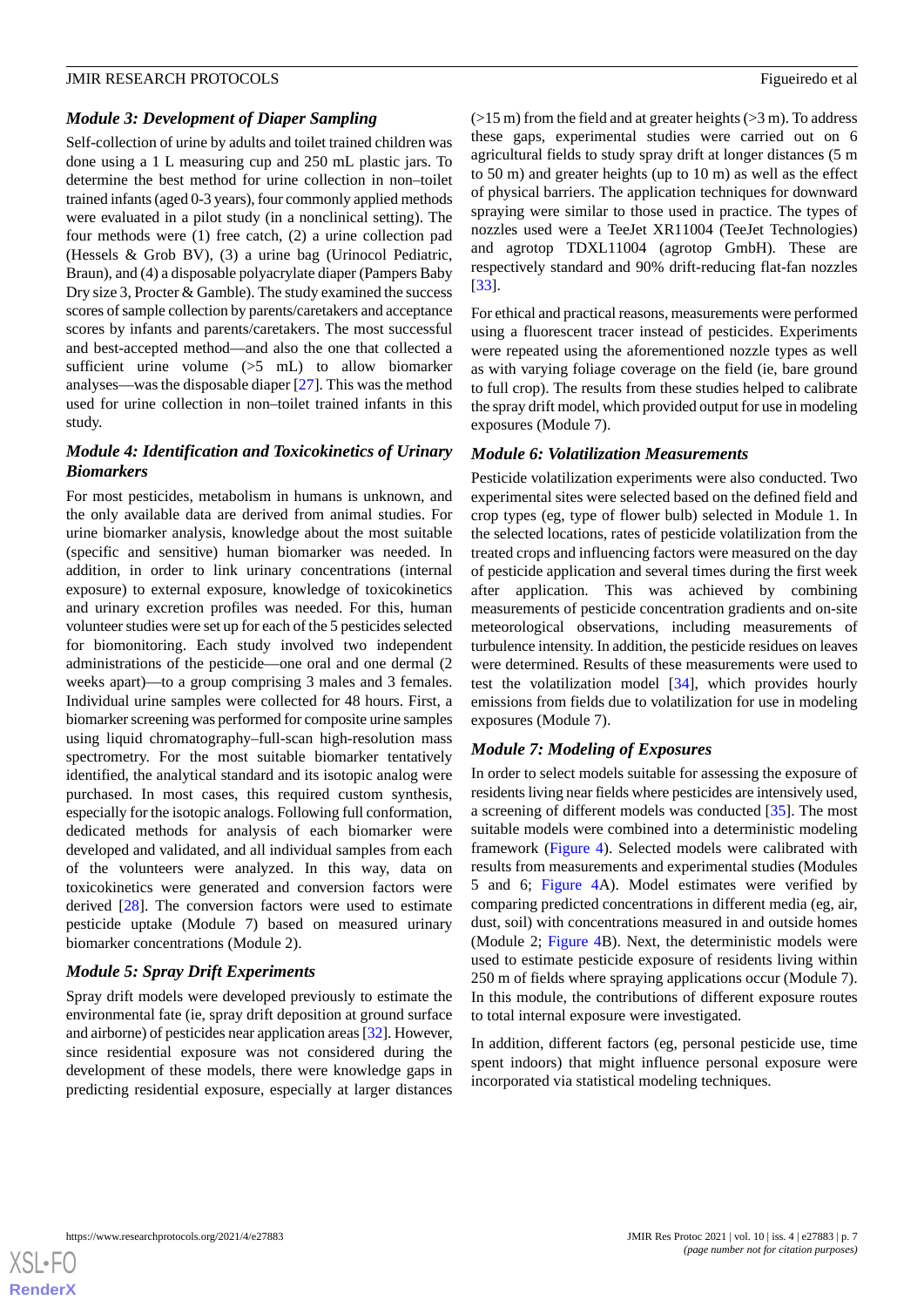<span id="page-7-0"></span>**Figure 4.** Deterministic modeling framework. (A) Models were calibrated with results from measurements and experimental studies. (B) Modeling steps were verified by comparing predicted and measured concentrations.

![](_page_7_Figure_3.jpeg)

#### **Sample Size**

To determine our sample size, we performed a power calculation based on National Health and Nutrition Examination Survey data (US Centers for Disease Control and Prevention) on urinary 3-phenoxybenzoic acid (metabolite of pyrethroid pesticides) concentrations. With 200 residents, we estimated that we would reach 80% power at an  $\alpha$ =.05 level to detect a 40% to 100% difference between background levels (mean 0.292 µg/L, SD 0.26 µg/L) and exposed individuals, assuming an exposure prevalence of 50% and 100%, respectively. Therefore, we aimed to include 200 residents (roughly 100 homes) in our study.

#### **Data Collection**

#### *Measurements*

As mentioned in Module 2, different types of environmental and personal samples were collected during this study. All of the different sample and collection procedures are summarized in [Table 1](#page-8-0). Environmental samples were transported to the laboratory within 48 h after sampling. Air sampling cartridges and dust were stored at 4°C until analysis, while soil and crop samples were stored at  $-18^{\circ}$ C. Analysis of the environmental samples was based on existing methods already available in the consortium laboratories. The methods were slightly adapted to include all 46 pesticides selected and revalidated according to SANTE/11813/2017 (currently SANTE/12682/2019). The latter included establishment of recovery, repeatability, selectivity, and limit of quantification (LOQ; defined as the lowest successfully validated level). For air analysis, the glass fiber filter (trapping airborne particles) and the Amberlite XAD-2 adsorbent (Sigma-Aldrich, Inc; (trapping gas-phase pesticides) were combined and extracted by accelerated solvent extraction using acetonitrile/methanol. After evaporative preconcentration, the pesticides were analyzed by LC-MS/MS. LOQs were 0.01  $ng/m<sup>3</sup>$  for most pesticides. For the analysis of household dust, soil, and crops, extraction was done by a mixture of water/acetonitrile, followed by a salt-induced phase partitioning

technique (QuEChERS) [\[36](#page-16-4),[37\]](#page-16-5). The organic phase was analyzed by LC-MS/MS. LOQs were 1 µg/kg for most pesticides.

Urine samples were transported to the laboratory within 24 h after collection, aliquoted, and then stored at –18°C. For each biomarker, a different dedicated method was developed to obtain optimum performance, which was validated and then applied to sample analysis. In all cases, the isotopically labeled analog of the biomarker was added as an internal standard to the urine aliquot to be analyzed (1 mL to 5 mL) at the start of the sample preparation. For biomarkers of tebuconazole (TEB-OH), prochloraz (2,4,6-TCP), and thiophanate-methyl/carbendazim (5-HBC), an enzymatic deconjugation step was performed. Biomarkers of chlorpropham (4-HSA) and asulam (parent compound) were analyzed directly. For the other biomarkers, extraction/cleanup involved either solid phase extraction or a liquid-liquid partitioning step (QuEChERS-based), followed by an evaporative concentration step. Analysis of the extracts was done by LC-MS/MS under optimized conditions for the respective biomarkers. LOQs were as follows: 0.1 ng/mL for asulam, 4-HSA, and TEB-OH; 0.05 ng/mL for 5-HBC; and 0.25 ng/mL for 2,4,6-TCP.

Not all of the collected samples were analyzed; the unanalyzed samples were kept under appropriate storage conditions for future analysis.

Samples to be analyzed were selected based on the location of the home—to guarantee a good distribution of distances of homes to the selected field—and on the wind direction during the application. This resulted in groups of homes per different distances (ie, homes between 0-50 m, 50-150 m, and 150-250 m) both downwind and upwind of the fields where applications took place. All collected samples from the selected homes were analyzed. For the remaining homes, only DDM was analyzed, providing us with an idea of the distribution of indoor dust concentrations at all locations.

![](_page_7_Picture_13.jpeg)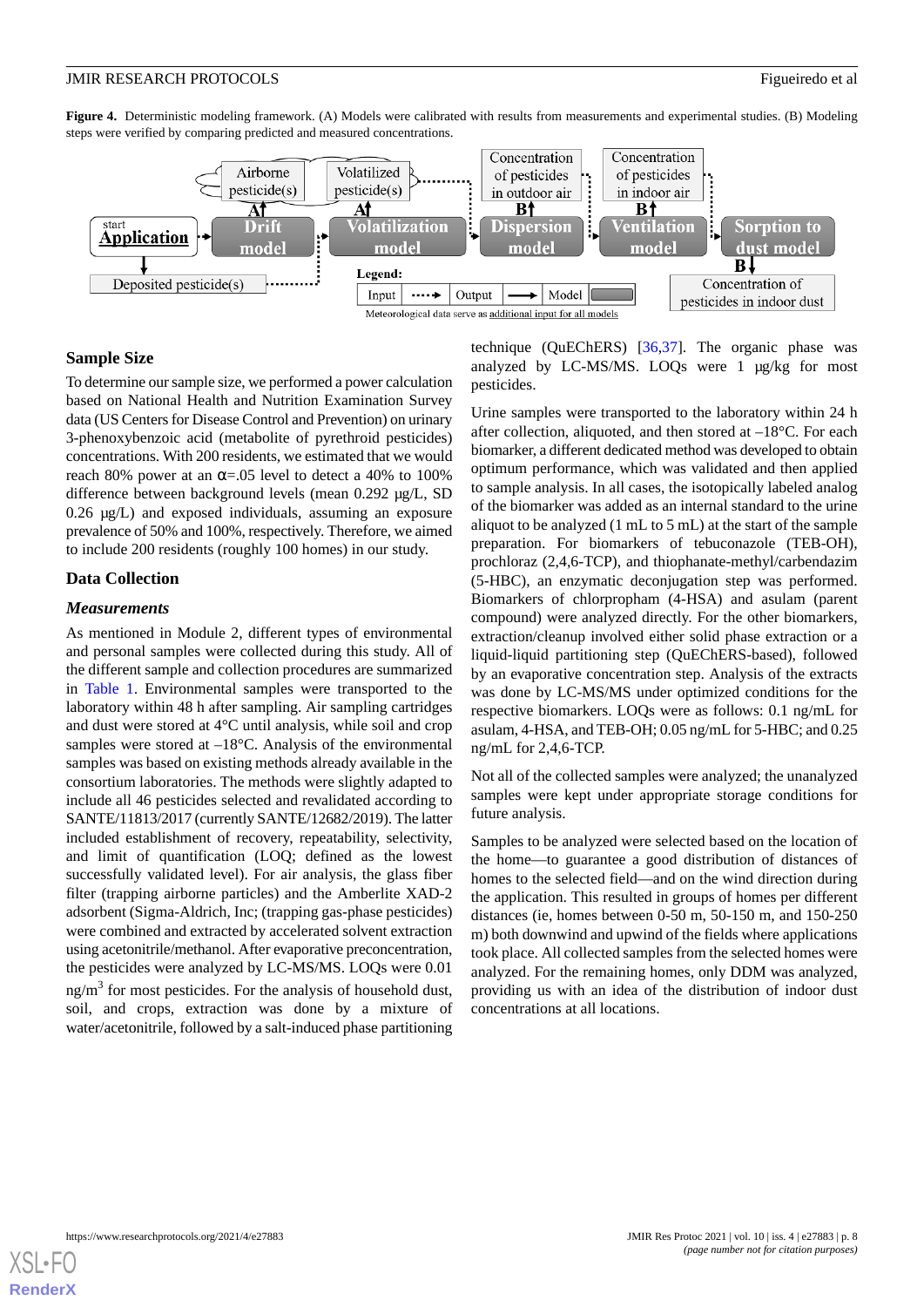<span id="page-8-0"></span>**Table 1.** Samples and collection methods used in the OBO study ("Research on exposure of residents to pesticides").<sup>a</sup>

| Sample                                           | Collection method                                                                                                                                                                                                         |
|--------------------------------------------------|---------------------------------------------------------------------------------------------------------------------------------------------------------------------------------------------------------------------------|
| Outdoor and indoor air                           | Air was sampled through a standard PM10 inlet and drawn through a glass fiber filter<br>and a tube containing XAD-2 adsorbent (Amberlite XAD-2; Sigma-Aldrich, Inc).                                                      |
| Vacuumed floor dust                              | A dust sampling sock (Allied Filter Fabrics Pty Ltd) was attached to the hose of a vacuum<br>cleaner to sample for 5 minutes on 4 $m2$ of carpet or 6-8 $m2$ of smooth floor.                                             |
| Dust from doormat                                | A clean doormat was deployed for 1 week and then vacuumed on arrival to lab facilities.                                                                                                                                   |
| Soil from each field and each residential garden | Five uncovered areas of soil were randomly selected and approximately 150 g to 250 g<br>of topsoil were collected per area and combined into a single aggregate soil sample.                                              |
| Tank mix sample                                  | Duplicate tank mix samples of the spraying liquid were taken directly before and imme-<br>diately after the spray event in all selected fields (Module 1). Aliquots of the tank samples<br>were stabilized with methanol. |
| Windowsill dust                                  | Clean wipes were used to collect dust accumulated on windows ill surfaces.                                                                                                                                                |
| Electrostatic dust collector (EDC)               | EDCs were deployed inside each home at the start of the study and collected at the end<br>of the sampling period.                                                                                                         |
| Urine <sup>b</sup>                               | Spot samples were collected from all participants, except for non-toilet trained toddlers.                                                                                                                                |
| Hand wipe <sup>b</sup>                           | The hand wipe consisted of a facial tissue premoistened with 3 mL of a 50% water/50%<br>ethanol solution.                                                                                                                 |

<sup>a</sup>Analyses were performed using targeted liquid chromatography with tandem mass spectrometry for the main biomarkers of 5 preselected pesticides. <sup>b</sup>Personal sampling was performed.

#### *Questionnaires and Diaries*

For each home, the research assistant filled in a field form with building characteristics (see [Multimedia Appendix 4\)](#page-14-13), with data on the type of flooring, age of the building and materials used to build it, volume and area, number of floors, type of ventilation system, type of heating, and possible air leakages (eg, cracks). Each participant also completed a questionnaire and diary (see [Multimedia Appendix 4](#page-14-13)) on personal characteristics, socioeconomic position, presence and type of pets, use of medications, education level, type of work/education, whether shoes were worn indoors, and personal use of pesticides. Parents were asked to fill in the questionnaires for their children. Questionnaires were completed before the measurement campaigns started. During measurement campaigns (ie, during both the UP and the NP), participants filled out a daily diary on food intake, hours spent at home and/or elsewhere, and personal use of chemicals, biocides, or pesticides. Via an additional short questionnaire, we checked if items on the original personal questionnaire had changed during the measurement campaigns.

#### *Data Management*

All data collected from the field study were transferred to the OBO data manager at Utrecht University. Entry of the collected questionnaire data was done using the Castor EDC interface, making our data storage compliant with relevant regulations, such as the General Data Protection Regulation 2016/679, International Organization for Standardization (ISO) 27001, and ISO 9001 [[38\]](#page-16-6). For diaries, we used a tailor-made data entry program. The entry was done in duplicate and then checked against each other (100% check). A third person looked at the differences, and if errors were found, records were rechecked against the original hard copies. Once completed, pseudomized data were used for analyses.

https://www.researchprotocols.org/2021/4/e27883 p. 9 JMIR Res Protoc 2021 | vol. 10 | iss. 4 | e27883 | p. 9

[XSL](http://www.w3.org/Style/XSL)•FO **[RenderX](http://www.renderx.com/)**

#### **Ethics: Stakeholder Engagement and Dissemination**

The OBO study was commissioned by the Netherlands National Institute for Public Health and the Environment. It was conducted by a consortium of Dutch institutes including Utrecht University, the Netherlands Organization for Applied Research, Wageningen University & Research, Radboud University Medical Center, consulting and communication agency Schuttelaar & Partners, CLM Research and Advice, and Professor PJJ Sauer. The research proposal has been reviewed by a panel of 16 international experts. During the preparation and execution of the OBO study, a stakeholder group advised on all research, communication, and ethical aspects. This group consisted of representatives of public sector policy makers, researchers, the private sector, nongovernmental organizations, and citizens.

# *Results*

#### **Identification and Selection**

Of the contacted growers of possible selected fields, 17% (12/70) participated in the study. Nine fields were included, encompassing spraying at different crop stages, variability for different meteorological parameters (such as temperature and wind speed), and application of 20 different pesticides (the majority were fungicides [9/20, 45%]). Some fields were sprayed more than once during the UP, which enabled us to follow a total of 14 different primary spraying applications at our selected fields. A total of 80 homes around the selected fields and 16 control homes were included in the study, with a total of 192 participants, of which 39 were younger than 18 years old. An overview is provided in [Multimedia Appendix 5](#page-14-14).

Initially, the residents of 1778 homes located around the selected fields and 482 control homes were selected and invited to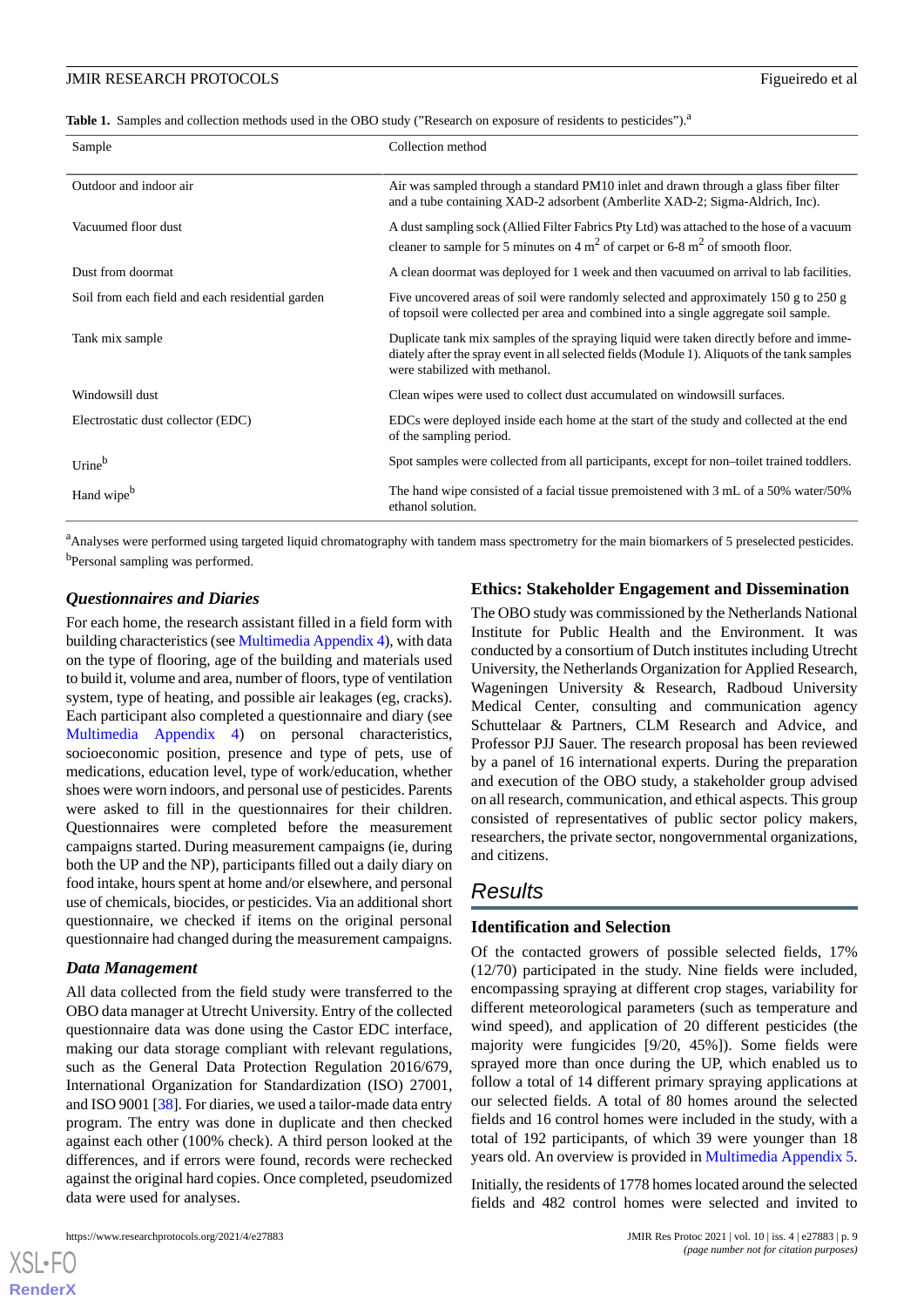participate. In total, the residents of 80 homes around the selected fields responded and were included in the study (response rate of 4.5%), while the residents of 16 control homes responded and were included (response rate of 3.3%). We were able to have a good spatial distribution of homes around the selected fields: 25% (20/80) of homes were located within 50 m, 43% (34/80) were between 50 m and 150 m, and 33% (26/80) were between 150 m and 250 m from the selected fields. Of the 192 participants, 164 were residents living within 250 m of a selected field. In this group, slightly more than one-half of the participants were female (89/164, 54%) and the average age at participation was 44 years (range 2 to 88 years). Of the 28 participants living in control homes, slightly more than one-half were male (16/28, 57%) and the average age at participation was 50 years (range 12 to 76 years).

We selected 46 active ingredients of pesticides (see [Multimedia](#page-14-11) [Appendix 2\)](#page-14-11) for environmental analysis. For biomonitoring, we selected the following 5 pesticide biomarkers: asulam (asulam), carbendazim (5-HBC), chlorpropham (4-HSA), prochloraz (2,4,6-TCP), and tebuconazole (TEB-OH). Carbendazim was not on the initial short list; analyses of indoor dust in the initial phase of the project led to the choice to include this substance in our selection because it was detected in almost all indoor dust samples, often in co-occurrence with thiophanate-methyl.

Both are fungicides. Carbendazim, which is no longer registered, arises from the use of thiophanate-methyl, which transforms into carbendazim both in the environment and upon uptake by humans. Thiophanate-methyl has no field spray application in bulb fields but is used for bulb disinfection. It might be emitted from the bulb disinfection site and/or end up in the field upon planting of the bulbs.

#### **Exposure Assessment**

In total, we collected 969 outdoor air samples, 49 indoor air samples, 224 VFD samples, 221 DDM samples, 238 soil samples from residents' gardens, 27 soil samples from the application fields, 2054 morning urine samples, 431 daytime urine samples, 112 hand wipes, and 91 tank mix samples.

We analyzed approximately one-half of all collected samples. These consisted of 628 outdoor air samples, 43 indoor air samples, 128 VFD samples, 170 DDM samples, 124 soil samples from residents' gardens, 20 soil samples from the application fields, 791 morning urine samples, and 311 daytime urine samples. All collected hand wipes and tank mix samples were analyzed. The spray events and the respective applied pesticides and tank mixtures are shown in [Table 2](#page-10-0). The modeling framework was used and verified in all presented locations under several different meteorological conditions (see [Multimedia Appendix 5\)](#page-14-14).

![](_page_9_Picture_8.jpeg)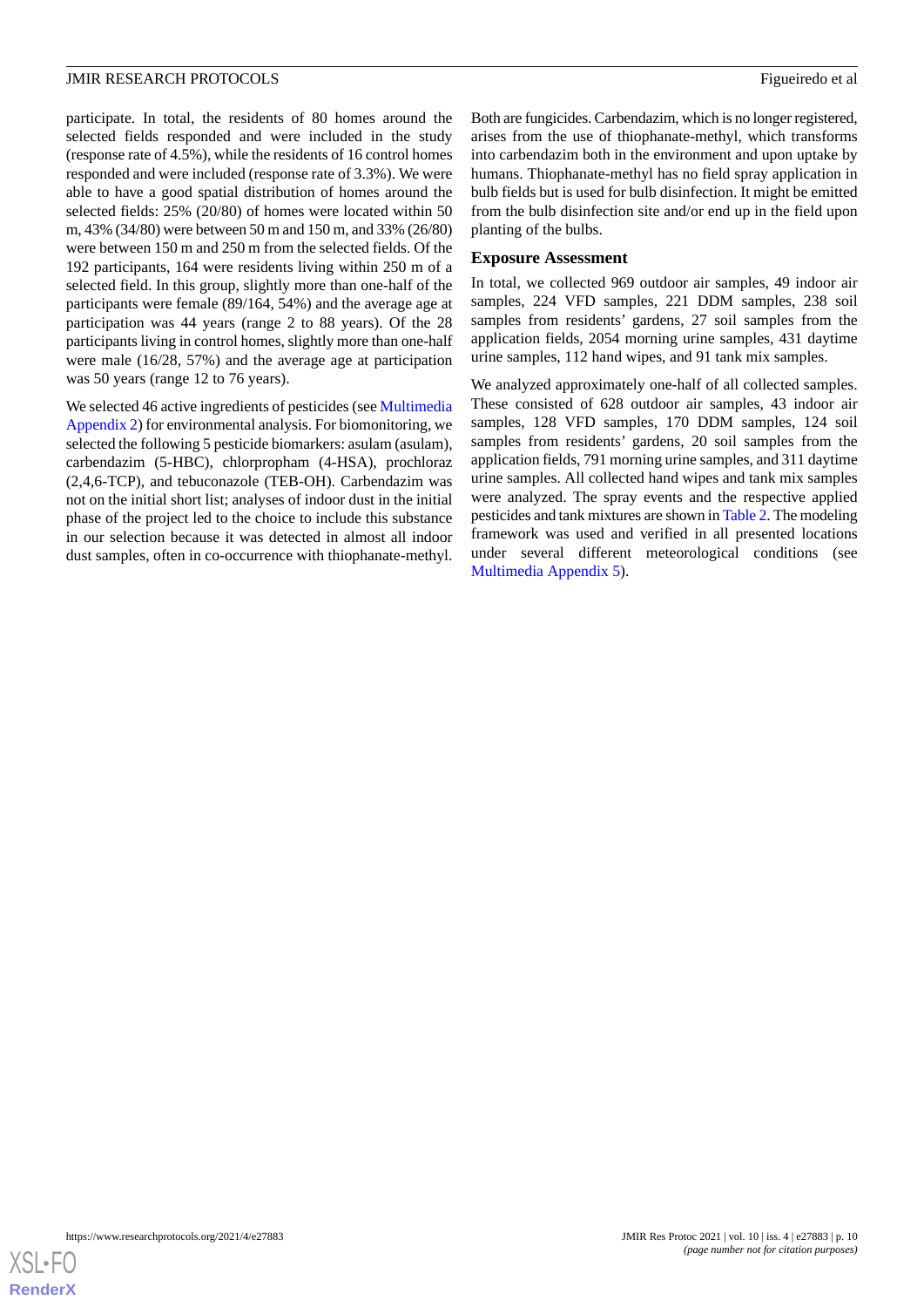<span id="page-10-0"></span>**Table 2.** Selected fields and respective applications with reported and measured pesticide concentrations in the tank mixture.

| Location, selected field size, measurement campaign, and pesticide sprayed Grower's self-reported dosage (kg/ha) |          | Measured dosage (kg/ha) |
|------------------------------------------------------------------------------------------------------------------|----------|-------------------------|
| A: $2.45$ ha                                                                                                     |          |                         |
| $\mathbf{UP1}^a$                                                                                                 |          |                         |
| Folpet                                                                                                           | 0.23     | $nd^b$                  |
| Mancozeb                                                                                                         | 1.50     | $^{\rm nd}$             |
| Tebuconazole <sup>c</sup>                                                                                        | $0.05\,$ | 0.06                    |
| Thiacloprid <sup>c</sup>                                                                                         | $0.12\,$ | $0.11\,$                |
| <b>B</b> : 2.29 ha                                                                                               |          |                         |
| UP1                                                                                                              |          |                         |
| Flonicamid <sup>c</sup>                                                                                          | 0.07     | 0.06                    |
| Fluopyram <sup>c</sup>                                                                                           | $0.08\,$ | $0.07\,$                |
| Trifloxystrobin <sup>c</sup>                                                                                     | $0.08\,$ | 0.06                    |
| $C: 2.00$ ha                                                                                                     |          |                         |
| UP1                                                                                                              |          |                         |
| Chlorpropham <sup>c</sup>                                                                                        | $0.80\,$ | $0.76\,$                |
| Pendimethalin $\rm ^c$                                                                                           | $0.80\,$ | $^{\rm nd}$             |
| $UP2^d$                                                                                                          |          |                         |
| Mancozeb                                                                                                         | 1.88     | $^{\rm nd}$             |
| Tebuconazole <sup>c</sup>                                                                                        | $0.15\,$ | 0.15                    |
| D: 1.09 ha                                                                                                       |          |                         |
| UP1                                                                                                              |          |                         |
| Chlorpropham <sup>c</sup>                                                                                        | $0.80\,$ | 0.88                    |
| Pendimethalin $\rm ^c$                                                                                           | $0.80\,$ | 0.69                    |
| UP2                                                                                                              |          |                         |
| Chlorothalonil                                                                                                   | $0.50\,$ | $^{\rm nd}$             |
| Esfenvarelate                                                                                                    | 0.01     | nd                      |
| Mancozeb <sup>e</sup>                                                                                            | 1.24     | $^{\rm nd}$             |
| Prochloraz <sup>c,e</sup>                                                                                        | $0.16\,$ | $0.10\,$                |
| E: 4.58 ha                                                                                                       |          |                         |
| UP1                                                                                                              |          |                         |
| Acetamiprid <sup>c</sup>                                                                                         | 0.05     | 0.07                    |
| Esfenvarelate                                                                                                    | 0.01     | nd                      |
| Mancozeb                                                                                                         | 1.50     | $^{\rm nd}$             |
| Mepanipyrim <sup>c</sup>                                                                                         | $0.15\,$ | $0.20\,$                |
| $\mathbf{UP2}$                                                                                                   |          |                         |
| $\mbox{Lambda-cyhalothrin}^c$                                                                                    | $0.01\,$ | nd                      |
| Mancozeb                                                                                                         | 1.50     | $^{\rm nd}$             |
| Flonicamid <sup>c</sup>                                                                                          | $0.07\,$ | $0.07\,$                |
| Tebuconazole <sup>c</sup>                                                                                        | $0.08\,$ | $0.07\,$                |

[XSL](http://www.w3.org/Style/XSL)•FO **[RenderX](http://www.renderx.com/)**

https://www.researchprotocols.org/2021/4/e27883 DMIR Res Protoc 2021 | vol. 10 | iss. 4 | e27883 | p. 11 *(page number not for citation purposes)*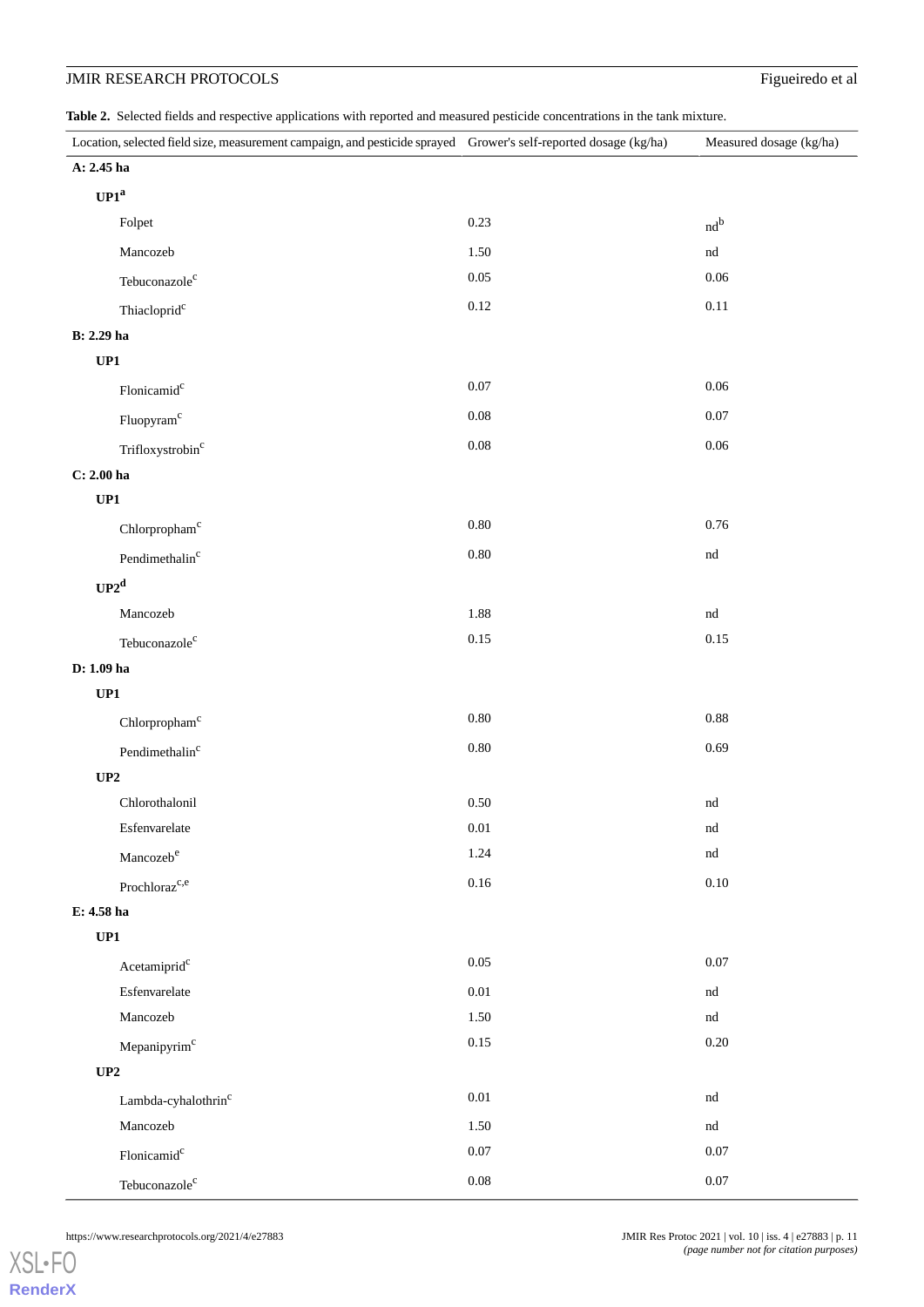|                | Location, selected field size, measurement campaign, and pesticide sprayed Grower's self-reported dosage (kg/ha) |          | Measured dosage (kg/ha)    |
|----------------|------------------------------------------------------------------------------------------------------------------|----------|----------------------------|
| F: 1.83 ha     |                                                                                                                  |          |                            |
| UP1            |                                                                                                                  |          |                            |
|                | Folpet                                                                                                           | 0.15     | nd                         |
|                | Tebuconazole <sup>c</sup>                                                                                        | 0.15     | 0.17                       |
| UP2            |                                                                                                                  |          |                            |
|                | Acetamiprid <sup>c</sup>                                                                                         | $0.05\,$ | 0.08                       |
| G: 3.64 ha     |                                                                                                                  |          |                            |
| UP1            |                                                                                                                  |          |                            |
|                | Asulam <sup>c</sup>                                                                                              | $0.20\,$ | 0.21                       |
|                | Lambda-cyhalothrin <sup>c</sup>                                                                                  | $0.01\,$ | 0.05                       |
|                | Metamitron <sup>c</sup>                                                                                          | 0.37     | 0.53                       |
|                | Mineral oil                                                                                                      | 4.80     | nd                         |
|                | Quinmerac                                                                                                        | 0.03     | nd                         |
| $\mathbf{UP2}$ |                                                                                                                  |          |                            |
|                | Asulam <sup>c</sup>                                                                                              | $0.20\,$ | 0.21                       |
|                | Lambda-cyhalothrin <sup>c</sup>                                                                                  | $0.01\,$ | 0.05                       |
|                | Mancozeb                                                                                                         | 1.28     | nd                         |
|                | Metamitron <sup>c</sup>                                                                                          | 0.37     | 0.24                       |
|                | Paraffin oil                                                                                                     | 4.80     | $\mathop{\rm nd}\nolimits$ |
|                | Pymetrozine <sup>c</sup>                                                                                         | $0.10\,$ | 0.07                       |
|                | Quinmerac                                                                                                        | 0.03     | $^{\rm nd}$                |
| $H: 8.40$ ha   |                                                                                                                  |          |                            |
| UP1            |                                                                                                                  |          |                            |
|                | Esfenvarelate                                                                                                    | $0.01\,$ | $^{\rm nd}$                |
|                | Fluopyram <sup>c</sup>                                                                                           | $0.08\,$ | 0.07                       |
|                | Trifloxystrobin <sup>c</sup>                                                                                     | $0.08\,$ | 0.07                       |
| I: 1.47 ha     |                                                                                                                  |          |                            |
| UP1            |                                                                                                                  |          |                            |
|                | Trifloxystrobin <sup>c</sup>                                                                                     | $0.13\,$ | 0.09                       |

<sup>a</sup>UP1: pesticide use period 1.

<sup>b</sup>nd: not determined.

<sup>c</sup>Analyzed pesticide.

<sup>d</sup>UP2: pesticide use period 2.

<sup>e</sup>Only applied on part of the field.

## *Discussion*

There is ongoing concern in the Netherlands regarding the use of pesticides and their potential impact on the environment and human health. In the last decade, several initiatives and regulations have been implemented to reduce the use of pesticides and to reduce the emission of pesticides during (spray drift) and after (volatilization) applications. However, there remains a lack of information on exposure of residents to

pesticides coming from agricultural fields. The OBO study was designed to provide comprehensive insight into the exposure of residents and contributing exposure routes.

#### **Strengths**

The design of the OBO study has many strengths. We collected multiple sample types from various matrices in both UPs and NPs. This allowed us (1) to compare exposed locations with control locations in both UPs and NPs; (2) to compare

 $XS$  • FC **[RenderX](http://www.renderx.com/)**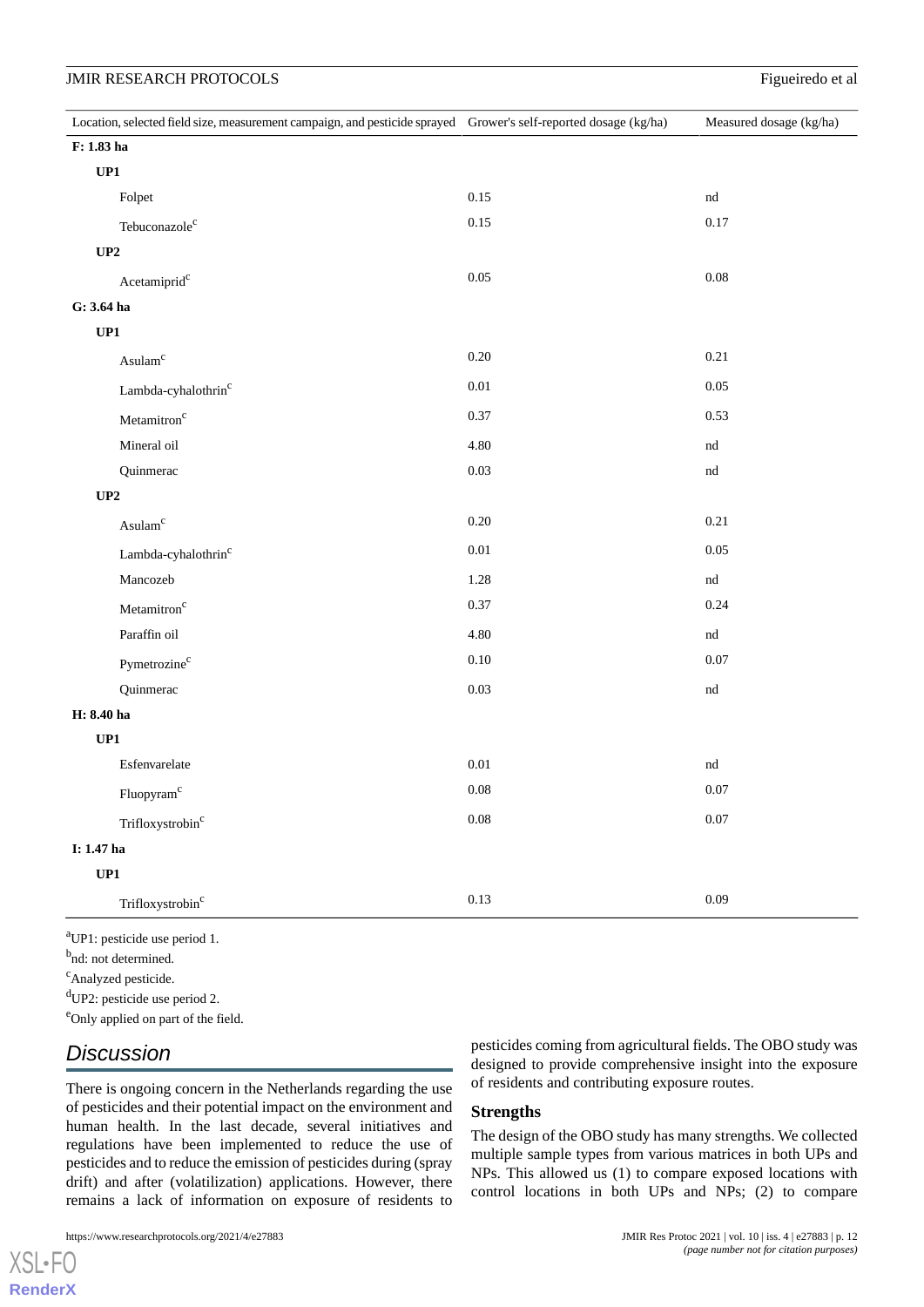environmental concentrations among exposed locations by UP and distance to fields; (3) to study the interrelationships between concentrations in various matrices (eg, air and dust); (4) to compare biomonitoring results between exposed and control subjects; (5) to relate biomarker levels to environmental concentrations; and (6) to use measurements for model calibration and verification.

Using a single LC-MS/MS method, we managed to determine 46 active substances in the environmental samples. This group of substances covered approximately 60% of the different pesticides registered in the spraying records around the selected fields. The inclusion of 46 different substances allowed us to analyze substances applied in the selected fields, substances applied in other fields in the vicinity, and pesticides with no recorded use in the area, which enabled us to compare patterns between these different use categories.

An emphasis of our study was on modeling of the exposure of residents to pesticides. This resulted in a framework of models that may be useful to also estimate exposure from substances and mixtures that were not included in our study.

#### **Limitations**

<span id="page-12-0"></span>One limitation of the study is that participating growers were not blinded (ie, they were informed of the research aim); therefore, one could hypothesize that growers sprayed only

under certain conditions (eg, if the wind was blowing away from residential homes or at a very low speed). Of course, in the end, growers will spray when they need to so as to avoid cultivation loss. To account for this, we collected information from multiple applications that occurred not just on the selected field but also on surrounding fields.

Another limitation is that our study focused only on exposure as a result from downward spraying. Information regarding the degree of exposure to pesticides of residents living near crops where sideways or upward spraying techniques are used (such as in fields of fruit trees) is still lacking in the scientific literature and needs to be assessed in future studies. Here, a study design similar to the one used in the OBO study can be used.

Finally, it is important to add that given the low participation rates, the homes and residents included in our study might not be representative of the population living in the vicinity of agricultural fields.

#### **Lessons From the OBO Study**

There are several lessons learned from the OBO study, some related to co-creation (see [Textbox 2](#page-12-0)) and others related to practical aspects (see [Textbox 3](#page-13-0)). We feel that these are relevant to the research community and might help future projects in tackling these a priori.

Textbox 2. Lessons related to co-creation.

- It was extremely important to have a clear line of communication with the stakeholders and involve them in both the design and the study period. This allowed us to address their concerns upfront. Communication was maintained via presential meetings, and the outcome of the meetings was then transmitted through the entire OBO consortium. We noticed that it was very important to make the aim of the project clear from the start and to check if all stakeholders understood the main goals (ie, managing expectations).
- The collaboration with the branch organizations was also very important as they assisted with the recruitment of growers.
- Information events proved very helpful for dissemination and discussion of results in both the local communities and with the growers.

![](_page_12_Picture_16.jpeg)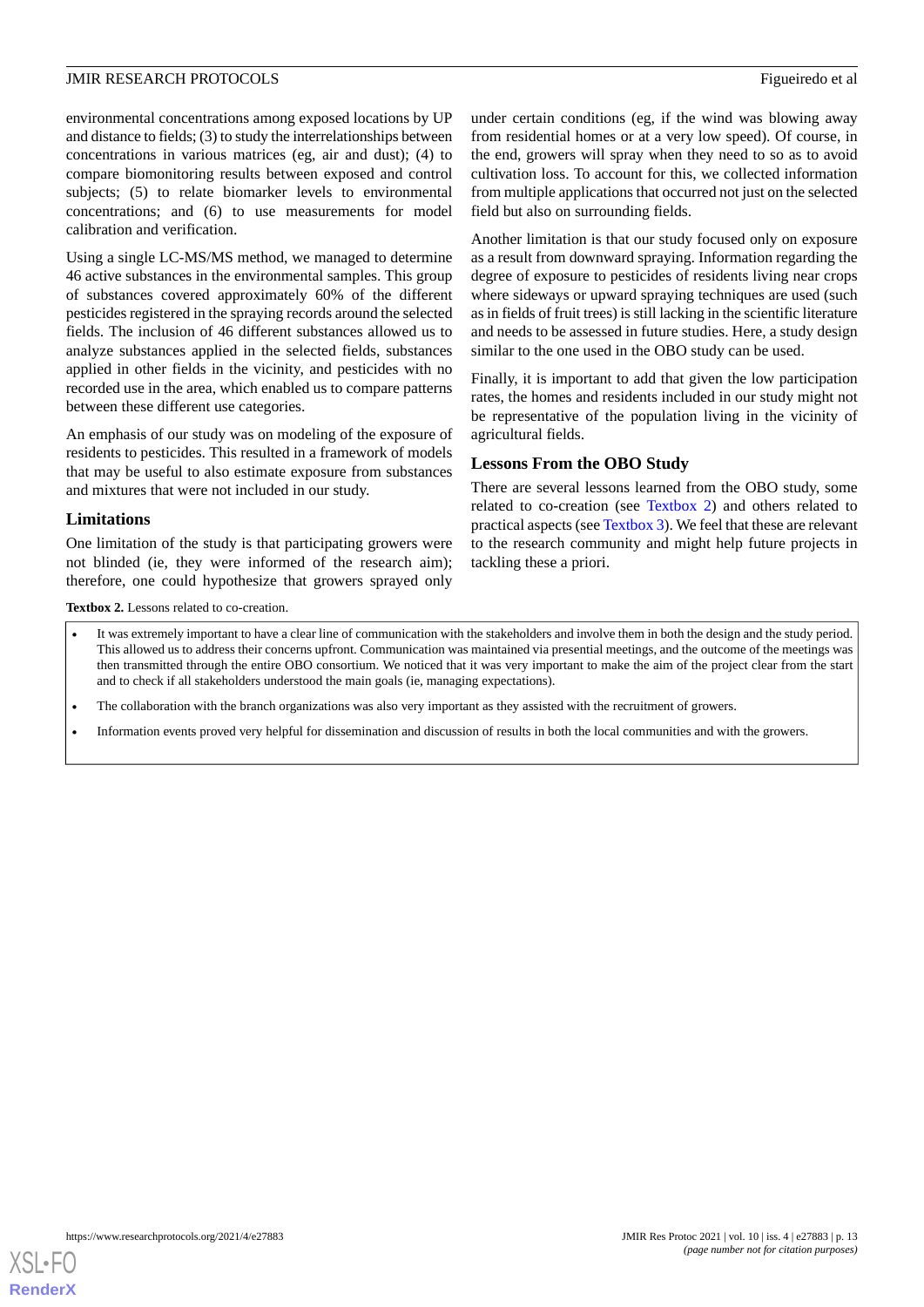#### <span id="page-13-0"></span>**Textbox 3.** Lessons related to practical aspects.

#### **Participation and selection**

- Obtaining the participation of selected households (at different distances and in different directions) around selected fields with a diverse population (ie, in age and sex) proved to be a difficult task. Although we achieved a good spatial distribution of homes per distance to selected fields overall, in some locations more than 50% of the homes were located in one of the distance categories (ie, <50 m, 50-150 m, or 150-250 m). Ideally, for each location we would have had one-third of the homes in each of the distance categories. As well, additional requirements, such as multiple persons within a household and the presence of children, made selection of appropriate households challenging.
- The recruitment of growers proved difficult both because of the underlying needs of the project regarding data (eg, a spraying schedule) and because of pressure within the agricultural sector (eg, "is the outcome of the project going to affect me and other growers?"). However, once growers were enrolled in the study, they continued until the end. As mentioned above, the involvement of key branch organizations was very important in this step.
- In the selection of urinary biomarkers, we selected pesticides with a lower exposure background via food intake to make the environmental exposure signal more clear. This was done based on information available in the literature, but it was difficult to achieve high specificity.

#### **Periodicity of spraying applications**

• Regarding the active air sampling, the logistics were complex, as the exact timing of application was often unknown. Our solution was to install all equipment and wait until the application; however, this created some downtime periods where there were not enough measuring instruments available. Aside from changes in the intended date of application because of changes in meteorological conditions, regular communication with the grower regarding the date of intended application was very useful for the field work planning.

#### **Analytical standards**

- Synthesis of the analytical standards (and isotope labels) took considerable amount of time and caused a delay in analysis of the urine samples. However, it was difficult to do this in another way. We had to know what was actually sprayed and what was found in the environment; only then could we finalize the selection of the 5 pesticides, start volunteer studies, and, finally, get the biomarkers synthesized. This is important to take into account when setting up a new study.
- In retrospect, the dust samples provided a lot of valuable information regarding presence of various pesticides in the environment. Thus, it would have been useful if we had done a full-scan prescreen of household dust in houses (and fields) of candidate growers and residents' homes. For that, no ethics approval was needed, so we could have done that at a very early stage of the study, during the time when we were working on pesticide selection.

#### **Exposure of residents to pesticides and communication of results**

- It is important to take into account that we might have only captured a few different exposure scenarios by doing field work. We were constrained by existing meteorological conditions and by the applications that occurred within that time window. As a solution, we used the developed modeling framework to simulate realistic worst-case scenarios by looking into long-term meteorological ranges and different applications settings.
- At the beginning of the project, we promised participants that they would receive feedback on their results, but given the abovementioned time delays, this took a longer time, which resulted in a frustrating process for participants. For future projects, we recommend informing participants a priori of possible delays that might occur.
- Given the very high sensitivity of the methods used, detected exposures may still translate into very low absolute exposures. Therefore, results need to be carefully communicated in order to prevent possible misunderstandings.

#### **Conclusion**

The OBO study can shed light on current and future questions through the materials collected, methods developed, and wealth of data generated. These can, for example, be used for testing model improvements, to put results of other exposure experiments into context, or to develop new hypotheses, thereby also setting the stage for future collaborations.

#### **Acknowledgments**

This study was funded by the Dutch Ministry of Infrastructure and Water Management and the Ministry of Economic Affairs and Climate Policy. We would like to thank all participants and growers for their willingness to participate in this study, the stakeholders for providing continuous feedback, and all the parties involved in the OBO study group.

We cordially invite other researchers to propose noncommercial research based on the available data in OBO or requests for additional chemical analyses with associated funding. Any such requests can be submitted to exposome.office@uu.nl with subject: OBO-research.

#### **Conflicts of Interest**

None declared.

![](_page_13_Picture_24.jpeg)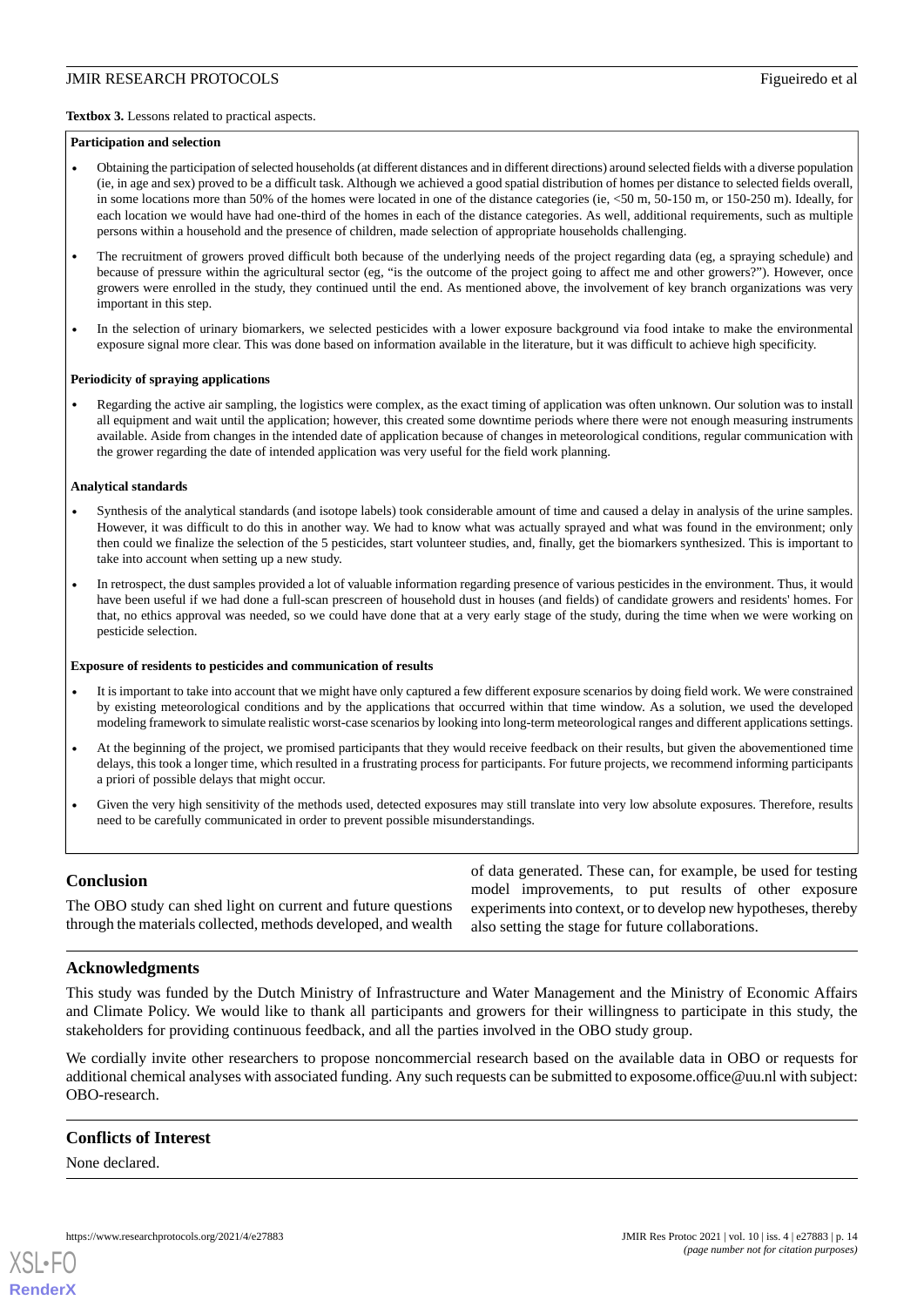### <span id="page-14-10"></span>**Multimedia Appendix 1**

List of most relevant pesticides in flower bulb cultivation in the Netherlands. [[DOCX File , 22 KB](https://jmir.org/api/download?alt_name=resprot_v10i4e27883_app1.docx&filename=0e0aa27681d00dac9e0410da366ebbe5.docx)-[Multimedia Appendix 1\]](https://jmir.org/api/download?alt_name=resprot_v10i4e27883_app1.docx&filename=0e0aa27681d00dac9e0410da366ebbe5.docx)

#### <span id="page-14-11"></span>**Multimedia Appendix 2**

List of 46 pesticides targeted for analysis of environmental samples and their main chemical properties. [[DOCX File , 23 KB](https://jmir.org/api/download?alt_name=resprot_v10i4e27883_app2.docx&filename=ae18f98a20d4d2f2d24c92a6459bf54b.docx)-[Multimedia Appendix 2\]](https://jmir.org/api/download?alt_name=resprot_v10i4e27883_app2.docx&filename=ae18f98a20d4d2f2d24c92a6459bf54b.docx)

#### <span id="page-14-12"></span>**Multimedia Appendix 3**

<span id="page-14-13"></span>Short list of 8 pesticides selected for biomonitoring. [[DOCX File , 22 KB](https://jmir.org/api/download?alt_name=resprot_v10i4e27883_app3.docx&filename=9fc267a7dbdd1e976c888f48a8bd8a82.docx)-[Multimedia Appendix 3\]](https://jmir.org/api/download?alt_name=resprot_v10i4e27883_app3.docx&filename=9fc267a7dbdd1e976c888f48a8bd8a82.docx)

#### **Multimedia Appendix 4**

<span id="page-14-14"></span>OBO questionnaire, diary, and field form (translated). [[DOCX File , 36 KB](https://jmir.org/api/download?alt_name=resprot_v10i4e27883_app4.docx&filename=6ff711c5a21a56a2e1c5333b3f010b7f.docx)-[Multimedia Appendix 4\]](https://jmir.org/api/download?alt_name=resprot_v10i4e27883_app4.docx&filename=6ff711c5a21a56a2e1c5333b3f010b7f.docx)

#### **Multimedia Appendix 5**

Selected fields, measurement campaigns, meteorological conditions, and participating homes and residents. [[DOCX File , 26 KB](https://jmir.org/api/download?alt_name=resprot_v10i4e27883_app5.docx&filename=a700244ae07084ea76b94e4bf4abf1de.docx)-[Multimedia Appendix 5\]](https://jmir.org/api/download?alt_name=resprot_v10i4e27883_app5.docx&filename=a700244ae07084ea76b94e4bf4abf1de.docx)

#### **Multimedia Appendix 6**

<span id="page-14-0"></span>External peer reviewers report from the National Institute for Public Health and the Environment (RIVM). This report comprises the comments of 16 external reviewers. The comments are in Dutch. [[PDF File \(Adobe PDF File\), 422 KB](https://jmir.org/api/download?alt_name=resprot_v10i4e27883_app6.pdf&filename=8fdc1a8b5a6281872a92f94eb4a2456b.pdf)-[Multimedia Appendix 6\]](https://jmir.org/api/download?alt_name=resprot_v10i4e27883_app6.pdf&filename=8fdc1a8b5a6281872a92f94eb4a2456b.pdf)

#### <span id="page-14-1"></span>**References**

- <span id="page-14-2"></span>1. Hoppin JA. Pesticides and respiratory health: where do we go from here? Occup Environ Med 2014 Feb;71(2):80. [doi: [10.1136/oemed-2013-101876](http://dx.doi.org/10.1136/oemed-2013-101876)] [Medline: [24220270\]](http://www.ncbi.nlm.nih.gov/entrez/query.fcgi?cmd=Retrieve&db=PubMed&list_uids=24220270&dopt=Abstract)
- 2. Lytras T, Kogevinas M, Kromhout H, Carsin A, Antó JM, Bentouhami H, et al. Occupational exposures and 20-year incidence of COPD: the European Community Respiratory Health Survey. Thorax 2018 Nov;73(11):1008-1015. [doi: [10.1136/thoraxjnl-2017-211158\]](http://dx.doi.org/10.1136/thoraxjnl-2017-211158) [Medline: [29574416](http://www.ncbi.nlm.nih.gov/entrez/query.fcgi?cmd=Retrieve&db=PubMed&list_uids=29574416&dopt=Abstract)]
- <span id="page-14-4"></span><span id="page-14-3"></span>3. Weichenthal S, Moase C, Chan P. A review of pesticide exposure and cancer incidence in the agricultural health study cohort. Cien Saude Colet 2012 Jan;17(1):255-270 [[FREE Full text](https://www.scielo.br/scielo.php?script=sci_arttext&pid=S1413-81232012000100028&lng=en&nrm=iso&tlng=en)] [doi: [10.1590/s1413-81232012000100028\]](http://dx.doi.org/10.1590/s1413-81232012000100028) [Medline: [22218559](http://www.ncbi.nlm.nih.gov/entrez/query.fcgi?cmd=Retrieve&db=PubMed&list_uids=22218559&dopt=Abstract)]
- <span id="page-14-5"></span>4. Brouwer M, Huss A, van der Mark M, Nijssen PCG, Mulleners WM, Sas AMG, et al. Environmental exposure to pesticides and the risk of Parkinson's disease in the Netherlands. Environ Int 2017 Oct;107:100-110. [doi: [10.1016/j.envint.2017.07.001\]](http://dx.doi.org/10.1016/j.envint.2017.07.001) [Medline: [28704700](http://www.ncbi.nlm.nih.gov/entrez/query.fcgi?cmd=Retrieve&db=PubMed&list_uids=28704700&dopt=Abstract)]
- <span id="page-14-6"></span>5. van der Mark M, Brouwer M, Kromhout H, Nijssen P, Huss A, Vermeulen R. Is pesticide use related to Parkinson disease? Some clues to heterogeneity in study results. Environ Health Perspect 2012 Mar;120(3):340-347 [\[FREE Full text](https://ehp.niehs.nih.gov/doi/10.1289/ehp.1103881?url_ver=Z39.88-2003&rfr_id=ori:rid:crossref.org&rfr_dat=cr_pub%3dpubmed)] [doi: [10.1289/ehp.1103881\]](http://dx.doi.org/10.1289/ehp.1103881) [Medline: [22389202\]](http://www.ncbi.nlm.nih.gov/entrez/query.fcgi?cmd=Retrieve&db=PubMed&list_uids=22389202&dopt=Abstract)
- <span id="page-14-7"></span>6. Dereumeaux C, Fillol C, Quenel P, Denys S. Pesticide exposures for residents living close to agricultural lands: A review. Environ Int 2020 Jan;134:105210. [doi: [10.1016/j.envint.2019.105210](http://dx.doi.org/10.1016/j.envint.2019.105210)] [Medline: [31739132](http://www.ncbi.nlm.nih.gov/entrez/query.fcgi?cmd=Retrieve&db=PubMed&list_uids=31739132&dopt=Abstract)]
- <span id="page-14-8"></span>7. Béranger R, Billoir E, Nuckols JR, Blain J, Millet M, Bayle M, et al. Agricultural and domestic pesticides in house dust from different agricultural areas in France. Environ Sci Pollut Res Int 2019 Jul;26(19):19632-19645. [doi: [10.1007/s11356-019-05313-9\]](http://dx.doi.org/10.1007/s11356-019-05313-9) [Medline: [31079297\]](http://www.ncbi.nlm.nih.gov/entrez/query.fcgi?cmd=Retrieve&db=PubMed&list_uids=31079297&dopt=Abstract)
- <span id="page-14-9"></span>8. Deziel NC, Beane Freeman LE, Hoppin JA, Thomas K, Lerro CC, Jones RR, et al. An algorithm for quantitatively estimating non-occupational pesticide exposure intensity for spouses in the Agricultural Health Study. J Expo Sci Environ Epidemiol 2019 Apr;29(3):344-357 [[FREE Full text](http://europepmc.org/abstract/MED/30375516)] [doi: [10.1038/s41370-018-0088-z](http://dx.doi.org/10.1038/s41370-018-0088-z)] [Medline: [30375516\]](http://www.ncbi.nlm.nih.gov/entrez/query.fcgi?cmd=Retrieve&db=PubMed&list_uids=30375516&dopt=Abstract)
- 9. Hung C, Huang F, Yang Y, Hsieh C, Tseng C, Yiin L. Pesticides in indoor and outdoor residential dust: a pilot study in a rural county of Taiwan. Environ Sci Pollut Res Int 2018 Aug;25(23):23349-23356. [doi: [10.1007/s11356-018-2413-4\]](http://dx.doi.org/10.1007/s11356-018-2413-4) [Medline: [29872983](http://www.ncbi.nlm.nih.gov/entrez/query.fcgi?cmd=Retrieve&db=PubMed&list_uids=29872983&dopt=Abstract)]
- 10. Estellano VH, Pozo K, Efstathiou C, Pozo K, Corsolini S, Focardi S. Assessing levels and seasonal variations of current-use pesticides (CUPs) in the Tuscan atmosphere, Italy, using polyurethane foam disks (PUF) passive air samplers. Environ Pollut 2015 Oct;205:52-59. [doi: [10.1016/j.envpol.2015.05.002](http://dx.doi.org/10.1016/j.envpol.2015.05.002)] [Medline: [26005863\]](http://www.ncbi.nlm.nih.gov/entrez/query.fcgi?cmd=Retrieve&db=PubMed&list_uids=26005863&dopt=Abstract)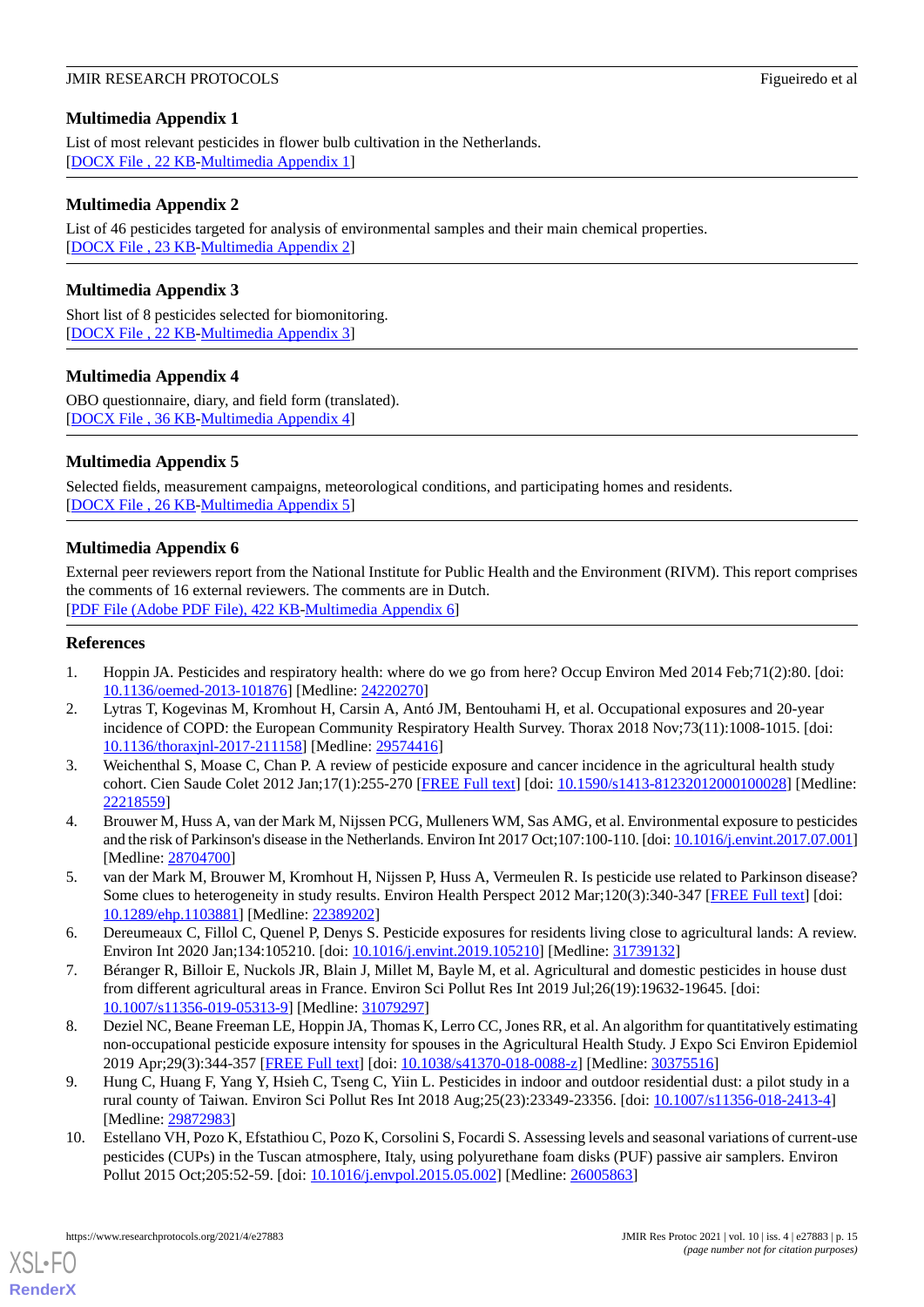- <span id="page-15-0"></span>11. Fang Y, Nie Z, Die Q, Tian Y, Liu F, He J, et al. Organochlorine pesticides in soil, air, and vegetation at and around a contaminated site in southwestern China: Concentration, transmission, and risk evaluation. Chemosphere 2017 Jul;178:340-349. [doi: [10.1016/j.chemosphere.2017.02.151](http://dx.doi.org/10.1016/j.chemosphere.2017.02.151)] [Medline: [28334674](http://www.ncbi.nlm.nih.gov/entrez/query.fcgi?cmd=Retrieve&db=PubMed&list_uids=28334674&dopt=Abstract)]
- <span id="page-15-1"></span>12. Climent MJ, Coscollà C, López A, Barra R, Urrutia R. Legacy and current-use pesticides (CUPs) in the atmosphere of a rural area in central Chile, using passive air samplers. Sci Total Environ 2019 Apr 20;662:646-654. [doi: [10.1016/j.scitotenv.2019.01.302\]](http://dx.doi.org/10.1016/j.scitotenv.2019.01.302) [Medline: [30703722](http://www.ncbi.nlm.nih.gov/entrez/query.fcgi?cmd=Retrieve&db=PubMed&list_uids=30703722&dopt=Abstract)]
- <span id="page-15-2"></span>13. Carratalá A, Moreno-González R, León VM. Occurrence and seasonal distribution of polycyclic aromatic hydrocarbons and legacy and current-use pesticides in air from a Mediterranean coastal lagoon (Mar Menor, SE Spain). Chemosphere 2017 Jan;167:382-395. [doi: [10.1016/j.chemosphere.2016.09.157](http://dx.doi.org/10.1016/j.chemosphere.2016.09.157)] [Medline: [27744196](http://www.ncbi.nlm.nih.gov/entrez/query.fcgi?cmd=Retrieve&db=PubMed&list_uids=27744196&dopt=Abstract)]
- <span id="page-15-4"></span><span id="page-15-3"></span>14. Liu L, Tang J, Zhong G, Zhen X, Pan X, Tian C. Spatial distribution and seasonal variation of four current-use pesticides (CUPs) in air and surface water of the Bohai Sea, China. Sci Total Environ 2018 Apr 15;621:516-523. [doi: [10.1016/j.scitotenv.2017.11.282\]](http://dx.doi.org/10.1016/j.scitotenv.2017.11.282) [Medline: [29195200](http://www.ncbi.nlm.nih.gov/entrez/query.fcgi?cmd=Retrieve&db=PubMed&list_uids=29195200&dopt=Abstract)]
- <span id="page-15-5"></span>15. Rudel RA, Camann DE, Spengler JD, Korn LR, Brody JG. Phthalates, alkylphenols, pesticides, polybrominated diphenyl ethers, and other endocrine-disrupting compounds in indoor air and dust. Environ Sci Technol 2003 Oct 15;37(20):4543-4553. [doi: [10.1021/es0264596](http://dx.doi.org/10.1021/es0264596)] [Medline: [14594359](http://www.ncbi.nlm.nih.gov/entrez/query.fcgi?cmd=Retrieve&db=PubMed&list_uids=14594359&dopt=Abstract)]
- <span id="page-15-6"></span>16. Wang X, Banks APW, He C, Drage DS, Gallen CL, Li Y, et al. Polycyclic aromatic hydrocarbons, polychlorinated biphenyls and legacy and current pesticides in indoor environment in Australia - occurrence, sources and exposure risks. Sci Total Environ 2019 Nov 25;693:133588. [doi: [10.1016/j.scitotenv.2019.133588](http://dx.doi.org/10.1016/j.scitotenv.2019.133588)] [Medline: [31376762](http://www.ncbi.nlm.nih.gov/entrez/query.fcgi?cmd=Retrieve&db=PubMed&list_uids=31376762&dopt=Abstract)]
- 17. Couture C, Fortin M, Carrier G, Dumas P, Tremblay C, Bouchard M. Assessment of exposure to pyrethroids and pyrethrins in a rural population of the Montérégie area, Quebec, Canada. J Occup Environ Hyg 2009 Jun;6(6):341-352. [doi: [10.1080/15459620902850907\]](http://dx.doi.org/10.1080/15459620902850907) [Medline: [19306213\]](http://www.ncbi.nlm.nih.gov/entrez/query.fcgi?cmd=Retrieve&db=PubMed&list_uids=19306213&dopt=Abstract)
- <span id="page-15-7"></span>18. Dereumeaux C, Saoudi A, Goria S, Wagner V, De Crouy-Chanel P, Pecheux M, et al. Urinary levels of pyrethroid pesticides and determinants in pregnant French women from the Elfe cohort. Environ Int 2018 Oct;119:89-99. [doi: [10.1016/j.envint.2018.04.042](http://dx.doi.org/10.1016/j.envint.2018.04.042)] [Medline: [29944988\]](http://www.ncbi.nlm.nih.gov/entrez/query.fcgi?cmd=Retrieve&db=PubMed&list_uids=29944988&dopt=Abstract)
- <span id="page-15-8"></span>19. Fernández SF, Pardo O, Adam-Cervera I, Montesinos L, Corpas-Burgos F, Roca M, BETTERMILK. Biomonitoring of non-persistent pesticides in urine from lactating mothers: Exposure and risk assessment. Sci Total Environ 2020 Jan 10;699:134385. [doi: [10.1016/j.scitotenv.2019.134385](http://dx.doi.org/10.1016/j.scitotenv.2019.134385)] [Medline: [31678881\]](http://www.ncbi.nlm.nih.gov/entrez/query.fcgi?cmd=Retrieve&db=PubMed&list_uids=31678881&dopt=Abstract)
- <span id="page-15-9"></span>20. Kimata A, Kondo T, Ueyama J, Yamamoto K, Kamijima M, Suzuki K, et al. Relationship between dietary habits and urinary concentrations of 3-phenoxybonzoic acid in a middle-aged and elderly general population in Japan. Environ Health Prev Med 2009 May;14(3):173-179 [\[FREE Full text\]](http://europepmc.org/abstract/MED/19568845) [doi: [10.1007/s12199-009-0077-x\]](http://dx.doi.org/10.1007/s12199-009-0077-x) [Medline: [19568845\]](http://www.ncbi.nlm.nih.gov/entrez/query.fcgi?cmd=Retrieve&db=PubMed&list_uids=19568845&dopt=Abstract)
- <span id="page-15-10"></span>21. Koureas M, Tsakalof A, Tzatzarakis M, Vakonaki E, Tsatsakis A, Hadjichristodoulou C. Biomonitoring of organophosphate exposure of pesticide sprayers and comparison of exposure levels with other population groups in Thessaly (Greece). Occup Environ Med 2014 Feb; 71(2): 126-133. [doi: [10.1136/oemed-2013-101490\]](http://dx.doi.org/10.1136/oemed-2013-101490) [Medline: [24186943](http://www.ncbi.nlm.nih.gov/entrez/query.fcgi?cmd=Retrieve&db=PubMed&list_uids=24186943&dopt=Abstract)]
- 22. de Vreede JA, Brouwer DH, Stevenson H, van Hemmen JJ. Exposure and risk estimation for pesticides in high-volume spraying. Ann Occup Hyg 1998 Apr;42(3):151-157. [doi: [10.1016/s0003-4878\(97\)00056-2\]](http://dx.doi.org/10.1016/s0003-4878(97)00056-2) [Medline: [9684555](http://www.ncbi.nlm.nih.gov/entrez/query.fcgi?cmd=Retrieve&db=PubMed&list_uids=9684555&dopt=Abstract)]
- <span id="page-15-11"></span>23. van de Zande JC, Holterman HJ, Huijsmans JFM. Spray drift assessment of exposure of aquatic organisms to plant protection products in the Netherlands. Part 1: Field crops and downward spraying. URL: <https://edepot.wur.nl/243240> [accessed 2020-11-14]
- <span id="page-15-12"></span>24. van de Zande JC, Holterman HJ, Huijsmans JFM, Wenneker M. Spray drift for the assessment of exposure of aquatic organisms to plant protection products in the Netherlands. Part 2: Sideways and upward sprayed fruit and tree crops. URL: <https://edepot.wur.nl/448381> [accessed 2021-04-14]
- <span id="page-15-13"></span>25. van de Zande JC, ter Horst MMS. Crop related aspects of crop canopy spray interception and spray drift from downward directed spray applications in field crops. URL:<https://edepot.wur.nl/514310> [accessed 2021-04-14]
- <span id="page-15-14"></span>26. Use crop protection products in agriculture; crop and application. CBS StatLine. URL:<https://tinyurl.com/ynjxuhxv> [accessed 2020-11-25]
- <span id="page-15-15"></span>27. Oerlemans A, van Dael MFP, Vermeulen RCH, Russel FGM, Scheepers PTJ. Urine collection methods for non-toilet-trained children in biological monitoring studies: Validation of a disposable diaper for characterization of tebuconazole exposure. Toxicol Lett 2018 Dec 01;298:201-206 [[FREE Full text](https://linkinghub.elsevier.com/retrieve/pii/S0378-4274(18)31949-0)] [doi: [10.1016/j.toxlet.2018.09.018](http://dx.doi.org/10.1016/j.toxlet.2018.09.018)] [Medline: [30292883](http://www.ncbi.nlm.nih.gov/entrez/query.fcgi?cmd=Retrieve&db=PubMed&list_uids=30292883&dopt=Abstract)]
- <span id="page-15-16"></span>28. Oerlemans A, Verscheijden LFM, Mol JGJ, Vermeulen RCH, Westerhout J, Roeleveld N, et al. Toxicokinetics of a urinary metabolite of tebuconazole following controlled oral and dermal administration in human volunteers. Arch Toxicol 2019 Sep;93(9):2545-2553. [doi: [10.1007/s00204-019-02523-5\]](http://dx.doi.org/10.1007/s00204-019-02523-5) [Medline: [31359083](http://www.ncbi.nlm.nih.gov/entrez/query.fcgi?cmd=Retrieve&db=PubMed&list_uids=31359083&dopt=Abstract)]
- <span id="page-15-17"></span>29. Damalas CA, Eleftherohorinos IG. Pesticide exposure, safety issues, and risk assessment indicators. Int J Environ Res Public Health 2011 May;8(5):1402-1419 [[FREE Full text](https://www.mdpi.com/resolver?pii=ijerph8051402)] [doi: [10.3390/ijerph8051402](http://dx.doi.org/10.3390/ijerph8051402)] [Medline: [21655127\]](http://www.ncbi.nlm.nih.gov/entrez/query.fcgi?cmd=Retrieve&db=PubMed&list_uids=21655127&dopt=Abstract)
- 30. Coronado GD, Holte S, Vigoren E, Griffith WC, Barr DB, Faustman E, et al. Organophosphate pesticide exposure and residential proximity to nearby fields: evidence for the drift pathway. J Occup Environ Med 2011 Aug;53(8):884-891 [[FREE Full text](http://europepmc.org/abstract/MED/21775902)] [doi: [10.1097/JOM.0b013e318222f03a](http://dx.doi.org/10.1097/JOM.0b013e318222f03a)] [Medline: [21775902](http://www.ncbi.nlm.nih.gov/entrez/query.fcgi?cmd=Retrieve&db=PubMed&list_uids=21775902&dopt=Abstract)]
- 31. Butler Ellis M, Lane A, O'Sullivan C, Miller P, Glass C. Bystander exposure to pesticide spray drift: New data for model development and validation. Biosyst Eng 2010 Nov;107(3):162-168. [doi: [10.1016/j.biosystemseng.2010.05.017](http://dx.doi.org/10.1016/j.biosystemseng.2010.05.017)]